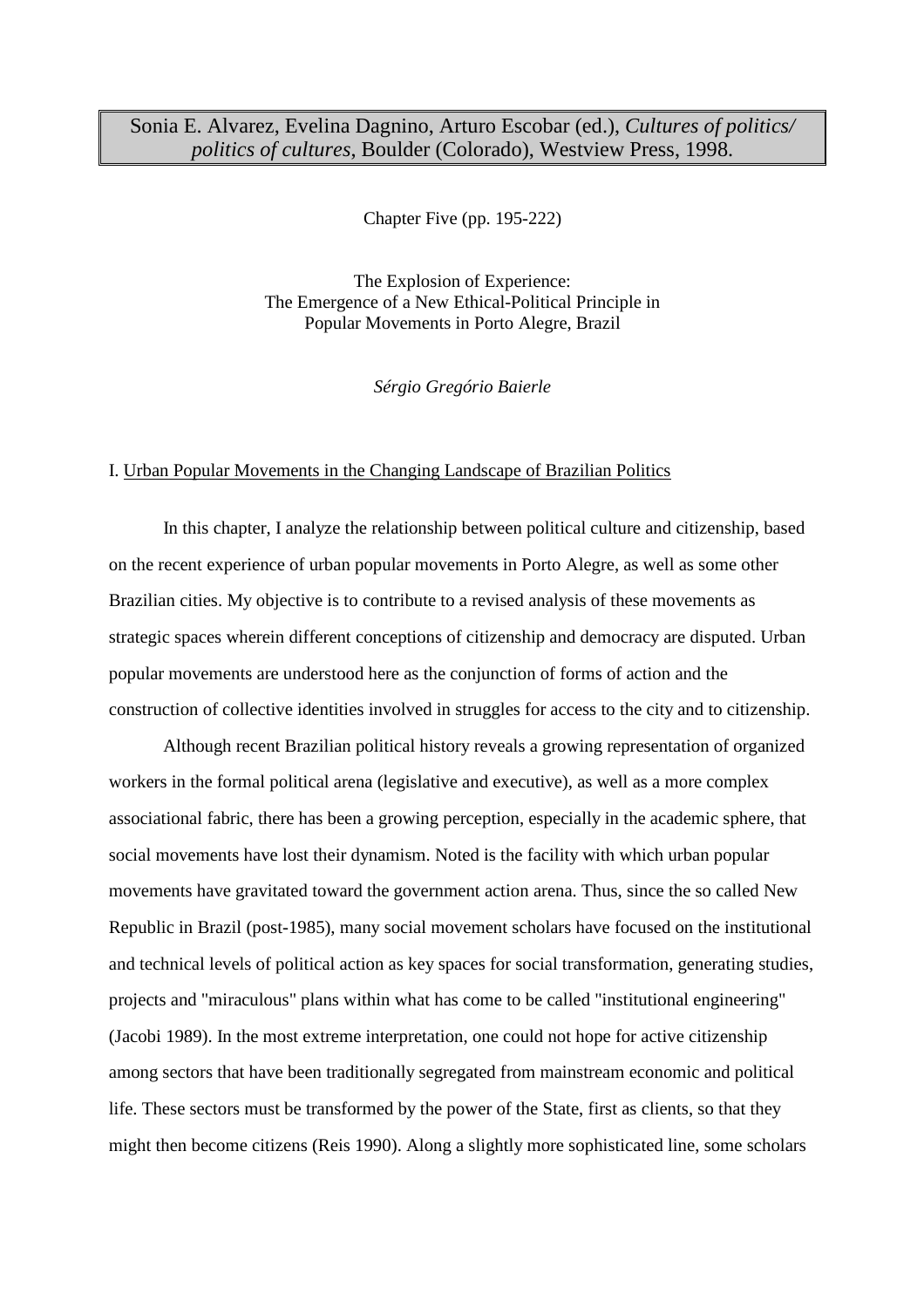maintain that capitalist modernity has made the utopia of participatory democracy impossible. The basic argument here is that organized popular sectors represent a very small parcel of the population, which is flawed by internal contradictions. Even organized popular sectors are not able, due to their corporatist characteristics, to reach a level of action aimed at society as a whole, to propose objective and effective solutions to the problems which afflict large metropolises such as São Paulo (Kowarick 1993).

 Despite the appraisal that social movements now find themselves in crisis due to their "military-instrumentalist" profile (*perfil aparelhista-militar*) (Abreu 1992), their "reducibility" which makes them "to-be-in-order-not-to-be" (Oliveira 1991), their inability to find their niche, their entrapment between "Leninist" and "movementist" logic, their rejection of political and party mediations (Castagnola 1987), reproducing the contradictions which they sought to overcome (Cardoso 1987), or, still yet, experiencing a process of "deconstruction" (Telles 1988), an alternative paradigm must be proposed. "In spite of the academic massacre sealed by the *postmortem* of many analysts, Brazilian popular movements are alive and constitute an important element in the configuration of democratic processes in Brazil. Popular movements, especially when one takes into account their enormous conceptual limitations*,* are moving Brazil toward a political model of participatory democracy" (Ottmann 1995, 188). From the perspective of urban popular movements, this process is revealed through an expansion of their "web" of actions and mediations (Alvarez 1994) and by the construction of a "public non-state sphere of social control or accountability" for the production and management of certain social policies (Genro 1995). This new political culture is guided by a new ethical-political principal, collectively constructed by breaking with the authoritarian-paternalist tradition of appropriating popular demands. Neighborhood Associations, which had a pivotal role in organizing these movements, have progressively given way to broader chains of mediation. This trend is apparent in the construction of thematic movements (organized around health, housing, education), as well as movements with a focus on issues beyond the movement—state relationship (such as gender, ethnicity, religion, sexual orientation), and more recently, through the creation of institutions which monitor State activities (neighborhood unions, popular councils, municipal and state councils,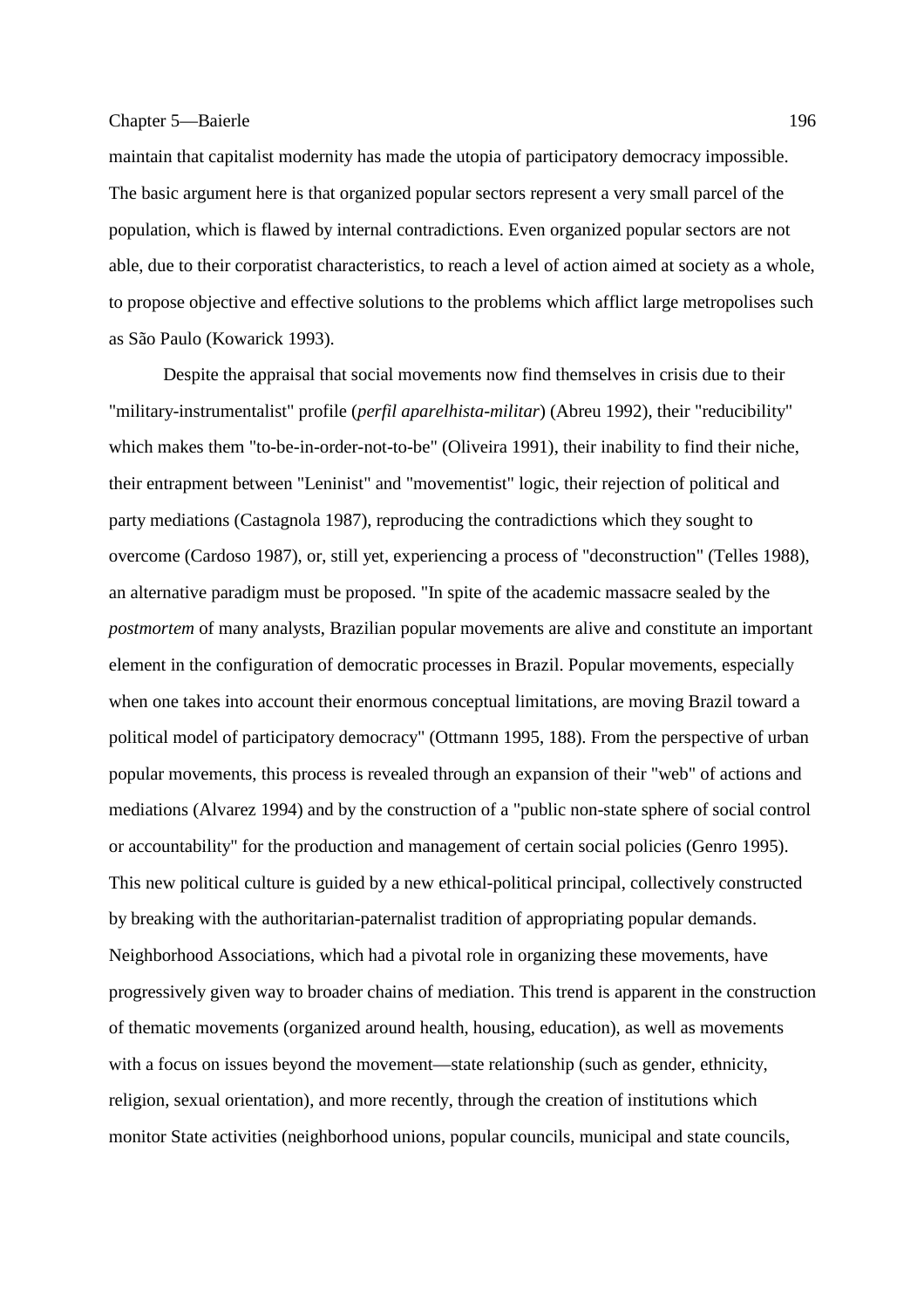centralized coordinations of movements (*centrais de movimentos*), national forums, etc.). The definition of rights begins to find spaces and languages for its institution through practices legitimized by this emerging civil society (Telles 1994).

 The tendency toward pragmatism, still predominant among urban popular movements, was interpreted in most of the academic and activist literature as an expression of fragility ("neighborhoodism", "demandism", "immediatism"). Nevertheless, if one attempts to "deontologize" social movements (Melucci 1986), one can interpret this tendency as the essence of common sense given the recurrent history of clientelist traditions in Brazil. In my view, the tendency toward pragmatism is a political phenomenon with a more complex significance: the absence of hegemony. Here I use hegemony in a Gramscian sense, as a specific mode of the exercise of power which is based on active consent (Dagnino 1989; see also Dagnino, this volume).

 The absence of hegemony does not imply a classic case of revolutionary rupture from societal domination through increasingly frequent outbreaks of urban violence. Instead, I am referring to a crisis of alternatives, which leads to an ethical-political crisis. This crisis generates both a civic movement to redefine public spaces with new bases of support (such as the movement for direct elections, constitutional forums, the movement for ethical politics, the movement for the impeachment of President Collor, the creation of sectoral councils), as well as a "predatory culture" which "sustains and legitimizes privatist and violent policies of sociability and social protection, subcultures and micro-societies of more or less open crime, on one side, and a conjunction of privilege and favoritism in the distribution of public benefits on the other" (Queiroz 1994, 277). This is the paradox of the present conjuncture: the growing inconsistency or even abandonment of socially integrative projects on the part of dominant classes in a context in which formal democratic institutions are being rebuilt (increasing the voting public, regular elections, liberty to organize and demonstrate, political party competition, parliament and voterelected governments), and where the civic associational fabric, especially in the large urban centers, is growing and multiplying.

In a certain sense, we can say that politics, beyond constituting a struggle to realize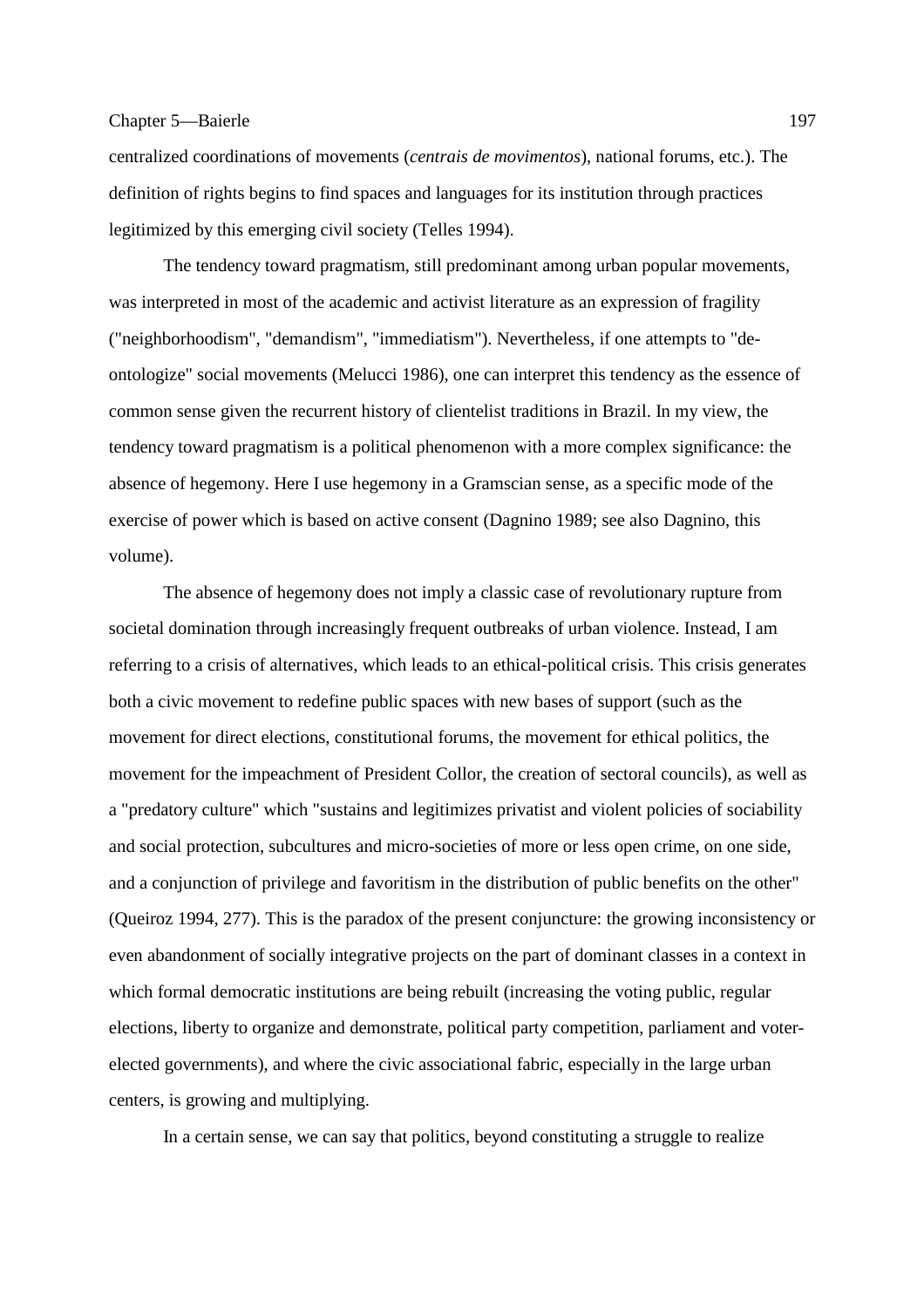interests, consists of processing conflicts generated around the construction of identities and the definition of spaces for the expression of these conflicts. Defined as such, politics incorporates, in its paramount moment, the social construction of interest, which is never given *a priori*. For example, although mainly a project organized by the discourse of liberal democracy, the transition from military-authoritarian rule in Brazil can not be read as merely a slow and gradual restoration of the democratic rules of the game, as the unidirectional reading of neoliberals and social democrats of the recent past would suggest. The transition revealed a conjunction of conflicts concerning the very the definition of the quality of citizenship and of the democracy to be reconstructed. Not only did these conflicts reveal different options for a resolution of civil society—State relations, they were developed through recurrent political and social crisis. That is, these conflicts occurred in a terrain which was relatively open toward experience *(a experiência)*.

 If we break with the militaristic notion that social movements are teleogically geared to grow and overturn the Capitalist State, it is possible to understand—within the networks in which the movements operate—the struggle over diverse meanings of citizenship, established in the practices and structures wherein the collective identity of subaltern classes is constructed. On the one hand, this implies a historical-political conception of movements, one in which they cease to be a given fact and constitute themselves as trajectories of options and reactions within fabrics or networks of political interaction and through structures which are revealed in their practices. This conception diverges from the idea of an inherent purity to social movements (Evers 1984), as well as from a structural-determinist conception (Castells 1983; Lojkine 1981). On the other hand, this interpretation opens way for a strategic conception of citizenship, "... which recognizes and emphasizes the intrinsic character of cultural transformation in democratic construction" (Dagnino 1994, 13).

### II. Political Crisis and New Notions of Citizenship

 In Brazil, the Proclamation of the Republic (November 15, 1989) did not establish a republic of citizens. To the contrary, during the military coup, "the people, bestialized, looked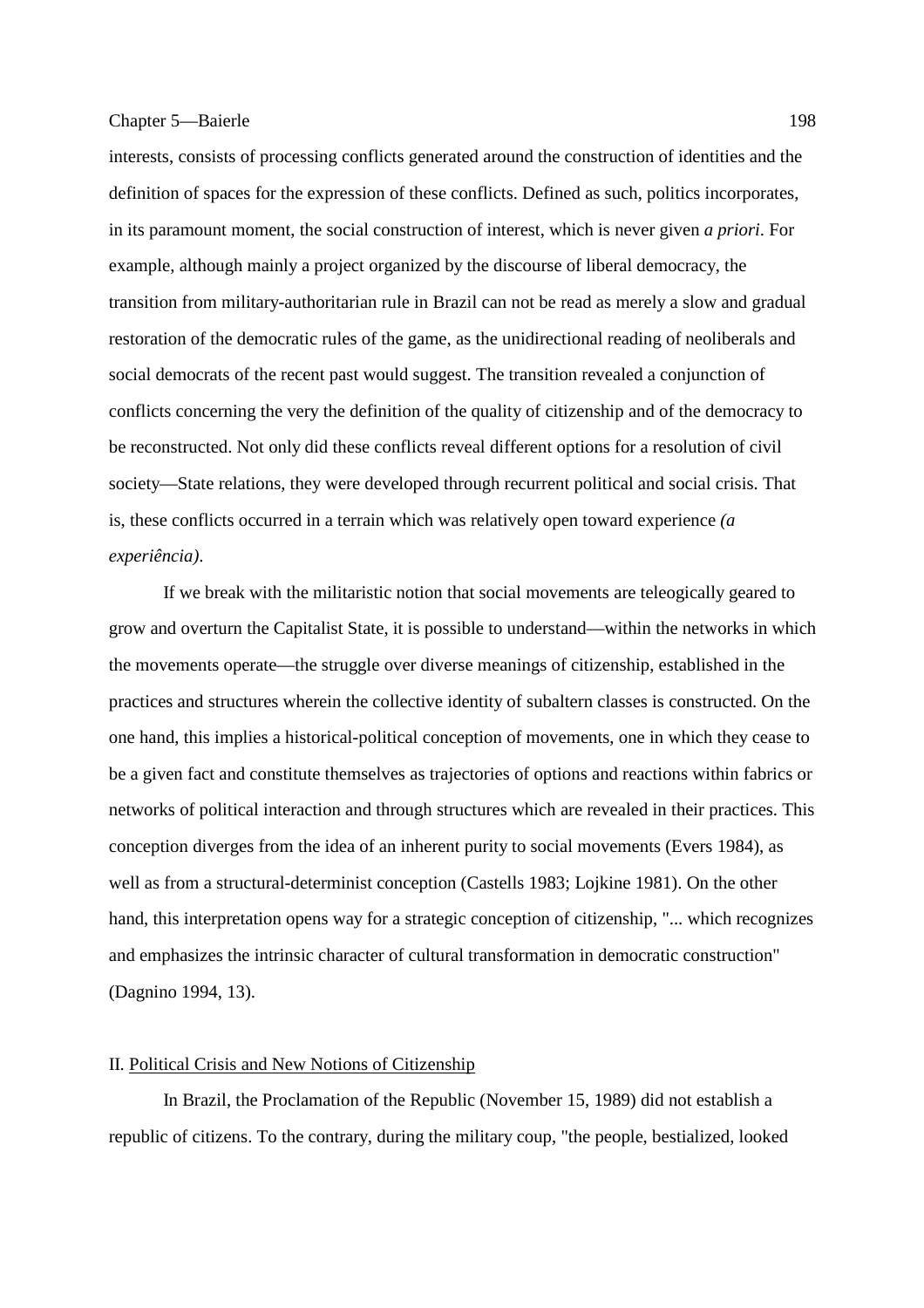on" *("o povo assistiu a tudo bestializado")* (Carvalho 1989). As a reaction to social tensions which accumulated in the post-slavocratic order, the appropriation of liberalism did not alter the logic of exclusion of the subaltern classes from the political process. The nature of the relationship between the subaltern classes and the formal world of politics alternates between indifference, pragmatism and violence, when not debauchery and carnivalization. This is not about rupture from, nor legitimization of order, but perhaps an articulation of both on another level. A "logic of roughism" (*"lógica de malandragem*"), in which parody, on one hand, and "aptness" (*jeitinho*), on the other, generate a strong sense in the popular imaginary that formal public spaces are not public at all. Public is the neighborhood, the market, the church or the bar. The formal spaces of politics (government and parliament) appear as the private spaces of the educated and privileged (*os doutores*).

 The significance of this popular perception of what is "public" is that, although subaltern classes have been identified as part of the "irrational" side of Brazilian city-making, they remain the undeniable face of the character of urban society. While the logic of profit prevails in urban settings, it is obliged to coexist with and adapt to land occupations, political pressure from dwellers of sub-standard housing for more space, to their organizations and their institutional recognition. Despite half a century of government action to repress and eradicate illegal housing settlements in all large Brazilian cities, these settlements have only increased. In Porto Alegre, for example, almost 30 percent of the population today lives in substandard housing (compared to 10 percent in 1970 and 15 percent in 1980), due to the absence of basic services and precarious construction; that is, due primarily to the skewed nature of land and property.

 In a substantial effort to address this situation, Porto Alegre has increased its public infrastructure investments in recent years (1989-1996). The municipality has expanded urban services such as water (which now reaches more than 90 percent of the population), trash collection, sewage, pavement, public transport, and education. Overall, this effort has occurred in a context of recurrent economic crisis, with the concomitant deterioration of salaries and job opportunities, and has less than compensated for the growing impoverishment of the urban working class.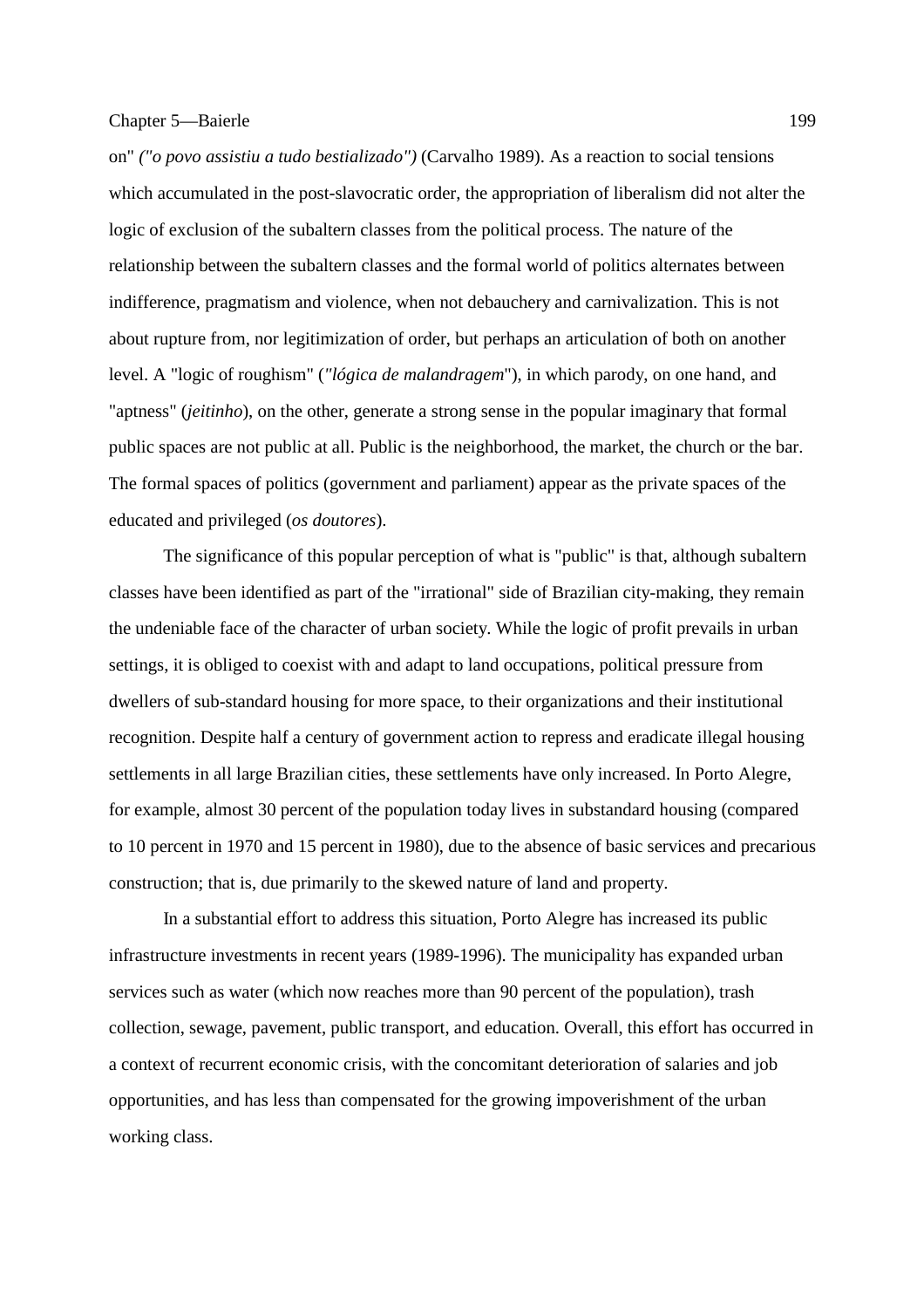Policies of forced displacement, intensified in the first years after the military coup of 1964, and the effort to create a "European" city through law—as proposed the Urban Development General Plan of Porto Alegre (with wide streets, even lots, artificial planning), elaborated in 1979—were unable to impede or control the various logics with which the subaltern classes interfere in this construction of the city. For a very simple reason: subaltern classes also are subjects, occupy spaces, move and speak. And they have been demonstrating this for more than a century. Today, these subjects, so often cursed and silenced, begin to re-elaborate part of their subaltern logics and penetrate some arenas of public policy making, no longer accepting equal rules for the unequal nor the official separation between the real city and the legal city.

 After 1930, the citizenship of subaltern classes in Brazil gradually ceased to be a police matter, but continued to be bargained with the State, which offered social protection on one side, and political subordination on the other. Eradicating the political autonomy of the working classes in exchange for social rights, the State managed the concession of social rights in a hierarchical and clientelistic fashion (Santos 1979). It is important to recall that until recently, only formal sector workers with signed work cards *(carteira de trabalho assinada)* had the right to public health services. Curiously, the universalization of this right to health (which is different from its implementation), social security, and education was to happen only under the shield of the military regime (1964-1985), within a quasi-social-democratic conception. Yet the governance of social policies occurred in a technocratic, statist manner which excluded any possibility of autonomous participation in the administration of these policies by their putative beneficiaries.

 After 1980, this entire framework began to be redefined in the wake of a twofold crisis: On the one hand, a "crisis of the expansion of the political arena" (O'Donnell 1982), sparked by the emergence of sectors previously excluded from the game of alliances played by the military regime; on the other hand, a "crisis of the mode of regulation" (Boyer 1985), triggered by the external stranglehold on the economy and the inability of the State to maintain investments and absorb the costs of the external debt. The adoption of the "Washington Consensus" (Fiori 1993)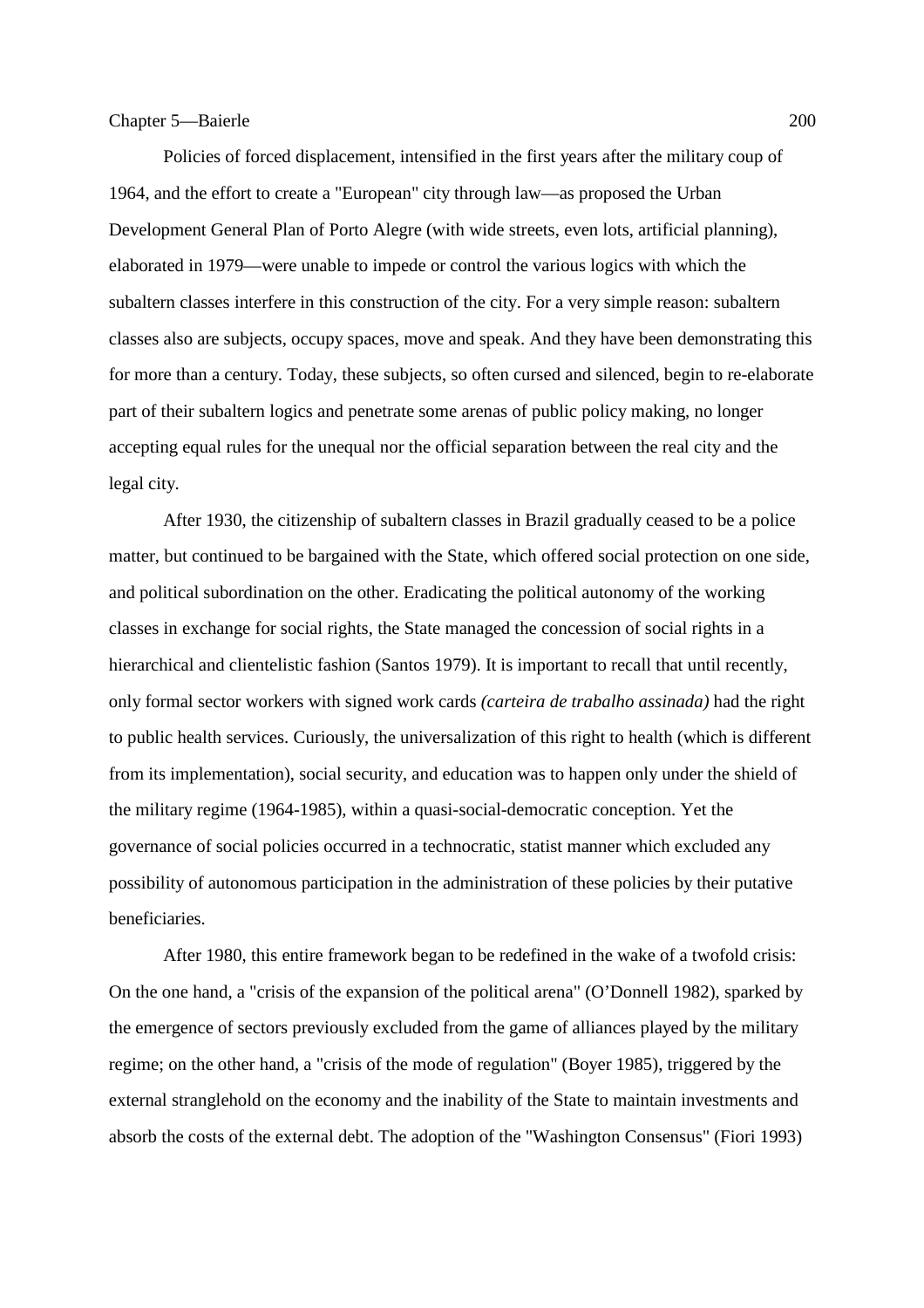by the dominant classes and the idea that there is no salvation outside of structural adjustment, was consolidated by the election of Fernando Henrique Cardoso in 1994. Although the triumph of the Washington Consensus within the transnationalized corporate arena was supported by the mass media, an unresolved question remains regarding the lack of expansion of the socialpolitical base of the system. From the point of view of the question of citizenship, in this field open to experience, different alternatives emerge and compete.

 Time-resistant, for example, is the organic conception of citizenship, typical of the "Vargas Era" and identified with "State trade unionism" (Boito 1980). In this alternative, society is partially absorbed by the State apparatus and access to social rights is structured in a way that privileges workers in the formal economy.

 In a competing, residually social-democratic conception, by contrast, the "citizen" is confused with the consumer, who searches to satisfy his or her needs. This view of citizenship implies that demands become collective only from the vantage point of individual cost/benefit analysis, through the market, through the sale of individual labor, and through the periodic exercise of voting rights. The public obligation to provide social services or the State's role in their administration is only justified for sectors of the population pushed beneath the poverty line (Draibe 1987). An example of this conception is the current reform proposed for the federal social security system, which eliminates an entire hierarchy of rights and replaces them with only minimal guarantees, which remain tied to the level of individual contribution. This tendency reveals a reemergence of populism, only now of "neoliberal" kind. "In this context, the proposal that the government dismantle the State could end up by adopting the seemingly progressive feature of redistribution, for all that subsequent facts (that is, the concrete results of neoliberal administrations) reveal the falsity of this appearance" (Saes 1994, 48).

 In yet another competing vision, which we could classify as Christian-Democratic, the citizen is someone who needs to have her/his social rights redeemed. Participation is identified mainly through collective projects *(o mutirão)*, that is, by the volunteer efforts of organized civil society to integrate the marginalized, such as through the creation of programs to supplement income, or the production of services for the "needy population." The most recent example of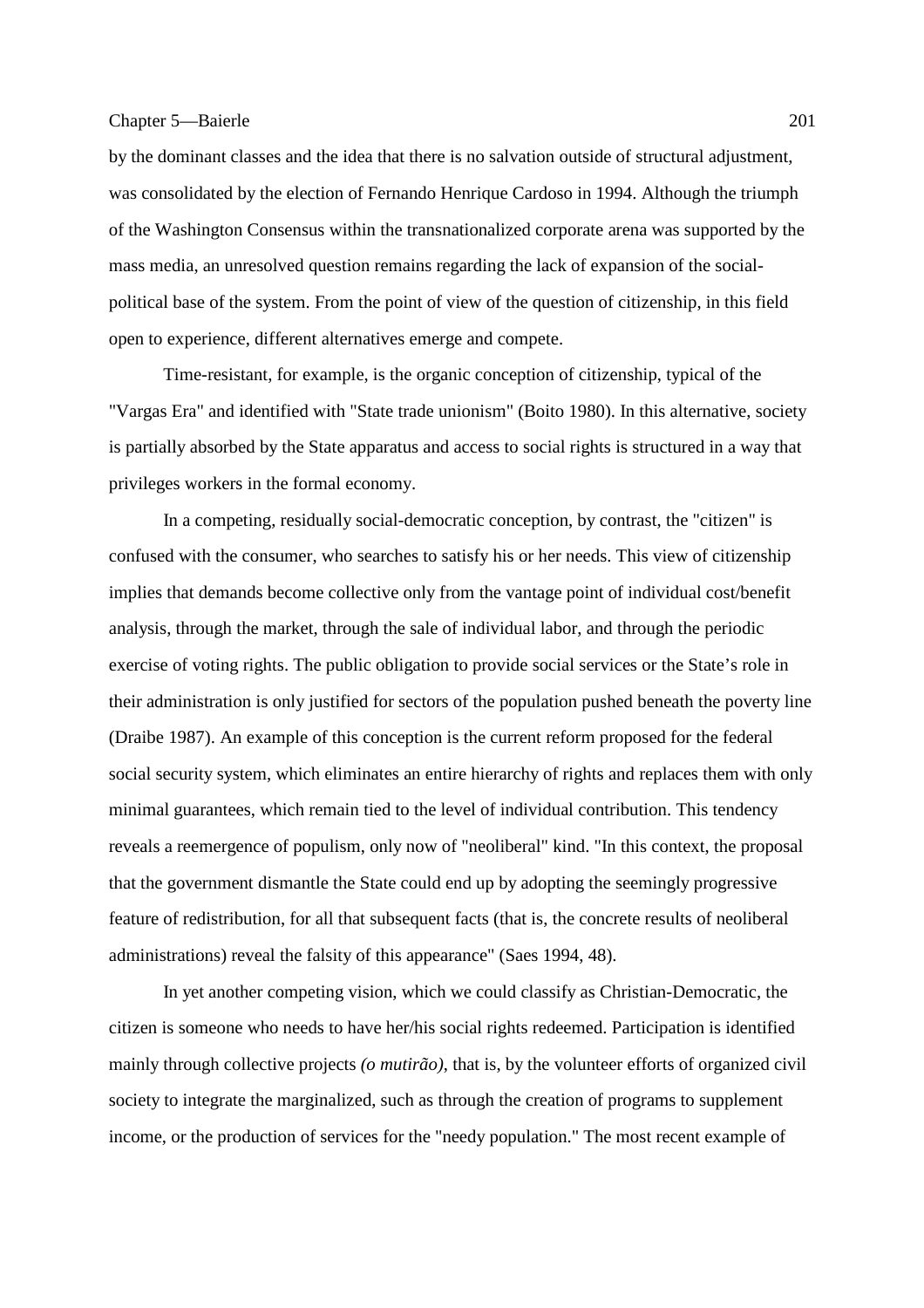this vision is the campaign for "Citizen Action For Life, Against Hunger and Misery," led by the sociologist Herbert de Souza (Betinho).

 Questioning the distinction between the citizen bearer of civic and political freedoms and the citizen with social rights, there is a fourth conception of citizenship which also struggles for space in Brazilian society. Understood as the right to have rights, here citizenship is constructed by the direct and indirect participation of citizens, as political subjects, not only in solving their problems in public spaces where collective decisions can be made, but also by a process of democratic radicalization, aimed at transforming the very order in which they operate. In the federal realm, examples of the foundation role played by popular movements would include Health Councils, tied to the federal health care system, having most influence at the local level, and the sectoral councils in the production sphere. Obviously the more revolutionary experiences, which have generated a new political culture, have been limited, due to the balance of forces at the local level (Gondim 1991). Examples include the "Forum do Prezeis" (forums created in the first administration of Jarbas Vasconcelos in Recife, 1986-1988, which permitted popular participation in the administration of urbanization projects in "special zones of social interest"), "Funaps Comunitário" (a fund redefined in the administration of Luiza Erundina in Säo Paulo, 1989-1992, which supported self-built cooperative housing initiatives), and the Participatory Budget Process (*Orçamento Participativo—*popular participation in the definition of priorities and criteria for municipal budgeting in cities administered by popular coalitions which include the Workers' Party). It is irrefutable that these examples represent a rich historical accumulation of experience with an articulation of popular identities. These examples challenge the dominant model of development with its "social" policies that have produced—with or without a stable currency—nothing more than an expansion of *social apartheid.* 

# III. The Participatory Budget Movement in Porto Alegre: 1989-1996

 In the principal urban centers in Brazil, urban popular movements began to assert demands through organized actions in the mid 1970s, which pivoted around land occupations and demands for access to urban services. These actions would translate into an affirmation of a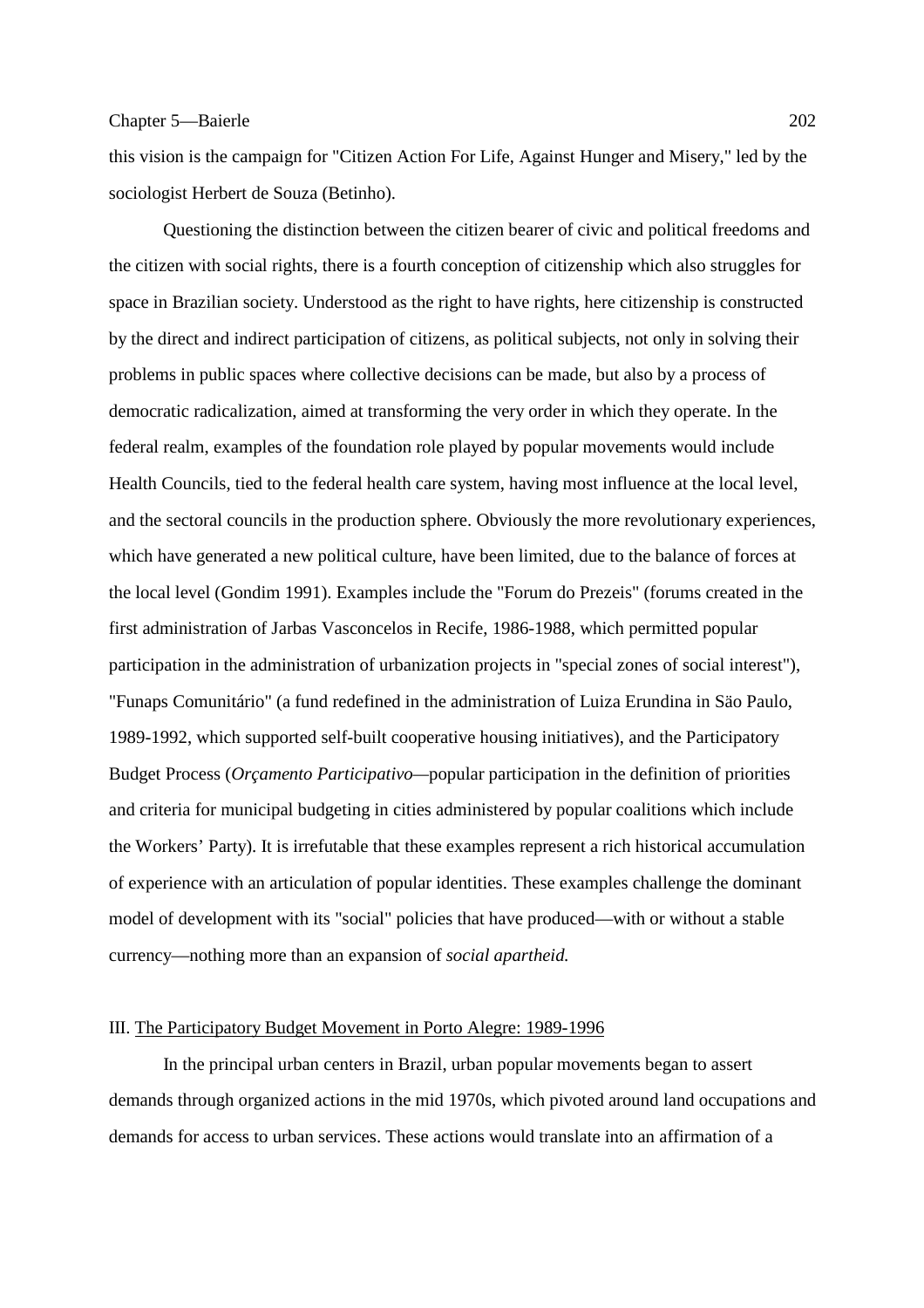culture of rights (Telles 1984), the consciousness that responding to these demands is not a favor of the State, but a responsibility, and a basic right of citizenship. This consciousness entails a fundamental change in the relationship with the State. In place of a submissive beggar, a new character emerges (Sader 1988) which challenges the traditional order, capable of collective land occupations, barricades in the streets, physical confrontations with the police, and demonstrations in front of public buildings. These actions, furthermore, in this time period (between 1975-1985) had an immediate repercussion in the mass media, integrated by the opposition as acts of protest against the military regime. Movements of this period did not, however, radically question prevailing delegative and clientelistic institutional and organizational formats, which historically had informed the dynamics of *"Neighborhood Associations" (Associações de Moradores) and "Societies of Friends of the Neighborhood" (Sociedades de Amigos de Bairro).*

 This new political posture, although incipient and limited, contrasted with the tradition of "Neighborhood Associations" in Porto Alegre. In Rio Grande do Sul, and what also seems to be the case in Rio de Janeiro, the surge of "Neighborhood Associations" was preceded by the formation of state federations. In Porto Alegre, this process was based on populist labor party administrations of the 1950s, especially during the administration of Leonel Brizola. The process involved state efforts to articulate and politically mobilize the movement in order to radicalize the national-developmentalist political block*.* Preventing the construction of autonomous social movements, the Sate appeared as a potential protagonist of social transformation, as an instrument in the struggle against "imperialism", or as the guardian of the subaltern classes. The clientelist distribution of keys in housing projects, as occurred in Vila dos Industriários (IAPI) in Porto Alegre (Schnorr 1990), was accompanied by the organization of neighborhood organizations, whose principal role was to be links to the government.

 It is worth noting, however, that the ties to the workerist administrations, constructed under a vision in which the State was to organize the society and establish criteria of access to citizenship, implicated an effective trade-off with the popular sectors. In opening pathways for permissible participation and the satisfaction of basic urban needs, spaces were also created for the attribution of alternative meanings to the marching orders coming from above. These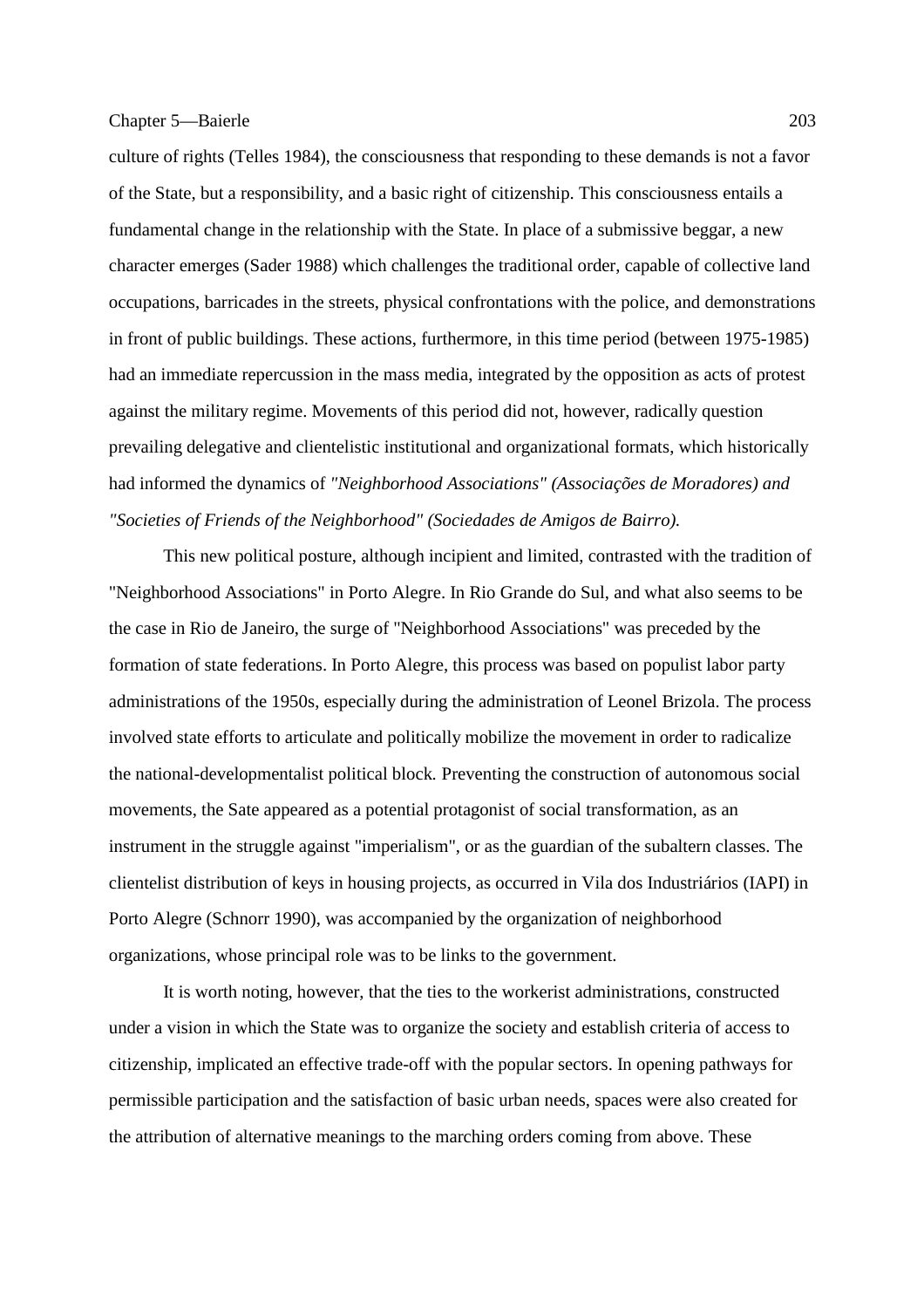pathways would become particularly important at the moment when clientelistic chains of command were broken by force (post 1964). In the opposition to the military regime, neighborhood associations became a refuge for persecuted militants and subsequently a space of political reaffirmation. Given the violence with which the military regime descended upon the urban shanty-town population, throwing thousands of people to distant peripheries without infrastructure (in Porto Alegre the program was entitled "Eradicate to Promote"), it is not difficult to understand urban movements' sympathy for the opposition.

 A more explicitly political response from the military regime took shape only after the mid-1970s, due to the regime's need to effectively compete in elections (Fruet 1991). Thus, a series of social and housing programs were created to de-politicize the neighborhood associations which were proliferating rapidly by the late 1970s and early 1980's. In Porto Alegre, the main tactic utilized to de-politicize the burgeoning organizations was a designation of disputed urban lands as public domain for areas which were illegally occupied. As these areas, in general, were located in places that were not adequate or proper for housing (at the edge of streams, nestled against hillsides, or in areas of environmental preservation), and lacked significant market value for their original owners due to the urban zoning prohibitions, their subsequent purchase by the State proved quite profitable for big business transactions. At the same time, the population living in these areas began to encounter in the municipal administration either a great ally or a great enemy, with the threat of evictions depending on the good "electoral behavior" of a particular area. With a large number of neighborhood associations gravitating toward opposition parties, municipal interventors (mayors began to be elected again only after 1985) sought to create a base of support, operating in a mode similar to even the populist labor parties of the 1950s, distributing lots of land and agreeing to negotiate only with neighborhood associations created by them or tied to them. These were different times, however.

 In most large Brazilian cities, by the late 1970s and early 1980s, an intense process of popular mobilization evolved—which we denominate here as the "practice of confrontation"—a process which systematically questioned the authoritarian model of the relationship between the State and popular organizations. This period was rich in experiences of articulation between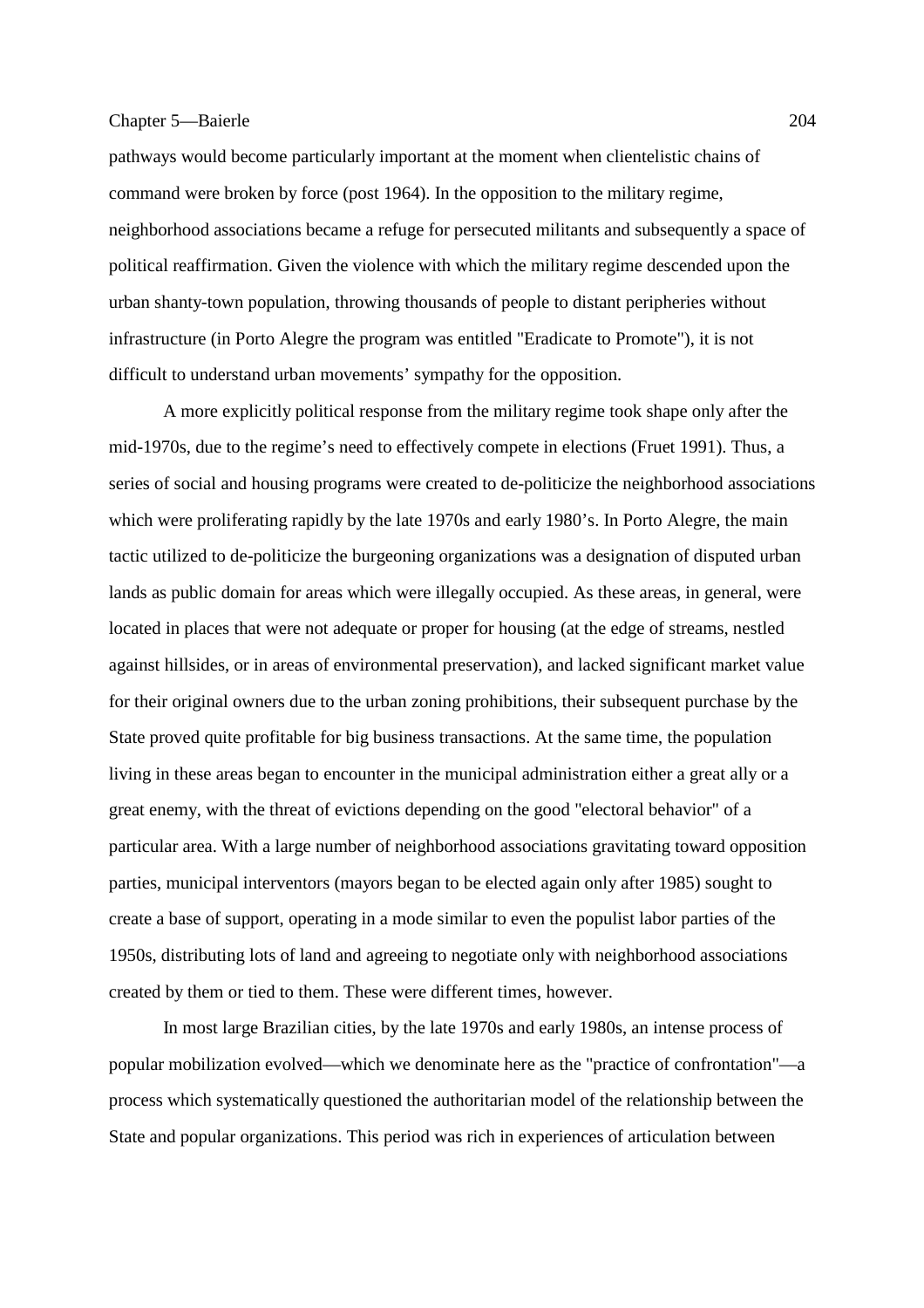workers' organizations and neighborhood organizations. The civil construction workers' strike in Porto Alegre, in 1979, for example, brought entire families into the downtown streets to participate in the collection of a strike support fund, publicly revealing situations of poverty that usually remained hidden (Guareshi 1980). The return of multi-party competition in 1979 permitted the construction and renewal of links between popular organizations, uniting them in struggles against the military regime and in massive protest demonstrations. It seemed to many observers that a large social transformation was within hand's reach. As Vinicius Fagundes Almeida recalled, from the Estrada dos Alpes' Neighborhood Association in Porto Alegre, "the meetings took place in the Catholic Church, in the chapel, but we invited evangelicals, people from all religions, so that they would participate. It was one of the most beautiful moments of our community struggle, because we knew that we were fighting, we had an enemy in common, and we visualized that enemy. So, we combated it: it was the dictatorship" (interview with the author, 1991).

 The Left's enthusiasm with the growth of popular mobilizations led many activists to work directly to construct "the Movement": a unitary subject, under a vertical hierarchy of command, whose priority would be to overthrow the military regime. The field of urban popular movements was thereby articulated through a contradictory conception: oriented, on the one hand, toward the idea of "dual power" (creation of popular "soviets" in the various regions of the city), and on the other, toward communitarianism, with the remaining differences between the two orientations being hidden under the dusty carpet of backroom deals and tactical alliances.

 The founding of the Municipal Union of Neighborhood Associations of Porto Alegre (*União Municipal de AMs de Porto Alegre-UAMPA*) in 1983 was a primary example of this effort to reconcile these apparently antagonistic conceptions of popular mobilization. The break in the traditional "monogamous" relationship between the neighborhood associations and the State occurred principally within an instrumental conception of demands for access to the city and to citizenship. This new conception of citizenship led to a series of emerging themes, such as the construction of alternative proposals for public policies, the development of cooperative enterprises, the formation of women's groups, the alliance with labor movements, the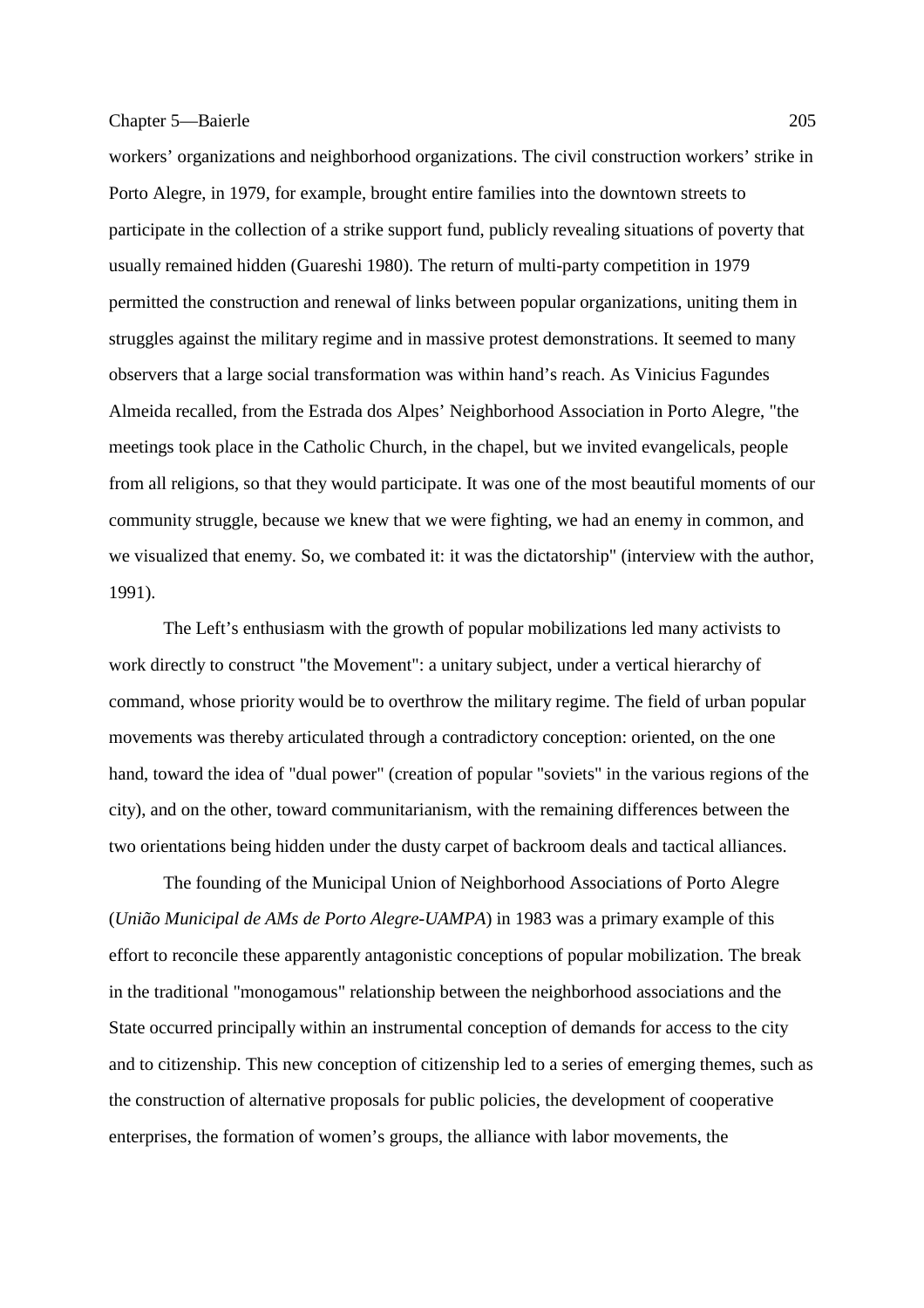dissemination of cultural groups, in addition to political education.

 All paths were to lead to the overthrow of the military regime, but what would happen after it was overthrown was left to the imagination of each component of the anti-authoritarian block. For business sectors, generally organized around media, room for dissent would not extend much beyond the reconstruction of formal democratic institutions, ensuring that the political and economic crisis would be handled under their close supervision (preservation of the transition from above). For social movements, the meanings of the transition were multiple, ranging from the pragmatic idea that the change of the regime would immediately improve their life conditions, to the idea that the overthrow of the regime would lead to the utopia of a revolution, commandeered of organized workers.

 As the Left's "democratic centralism" was melded onto traditional organizational and representational forms, a delegative conception of power and a pattern modeled on trade unions were largely preserved in the neighborhood associations—as reflected by the monopoly of representation by place of residence and the tendency toward legalism (recognition by public organizations as the criteria of legitimacy). Given the urgent need to expand the opposition's popular base, the definition of whom represents whom and what*—*stemming more from a bureaucratic conception than an organic one—ended up generating a series of semi-artificial federative structures without real power of representation, functioning more as "firemen", running after "fires" and seldom able to take a lead role as organizer or constructor. The popular organizational result was: in the neighborhood, the neighborhood association; in the municipality, the Union; in the state, the Federation; at the federal level, the Confederation; as if "territories" could be occupied by being named and as if the proper name, ad hoc, would forge the framing of the subjects subordinated to it. The Municipal Union of Neighborhood Associations of Porto Alegre *(UAMPA)* consisted of, in truth, the apex of the "practice of confrontation" among diverse Leftist political tendencies, and two years later, an identity crisis began to plague the "federative" organization. If the command was supposed to be unitary, which tendency would exercise control? And how to make that tendency prevail? How to live with political differences and how to not translate these differences into differentiated practices and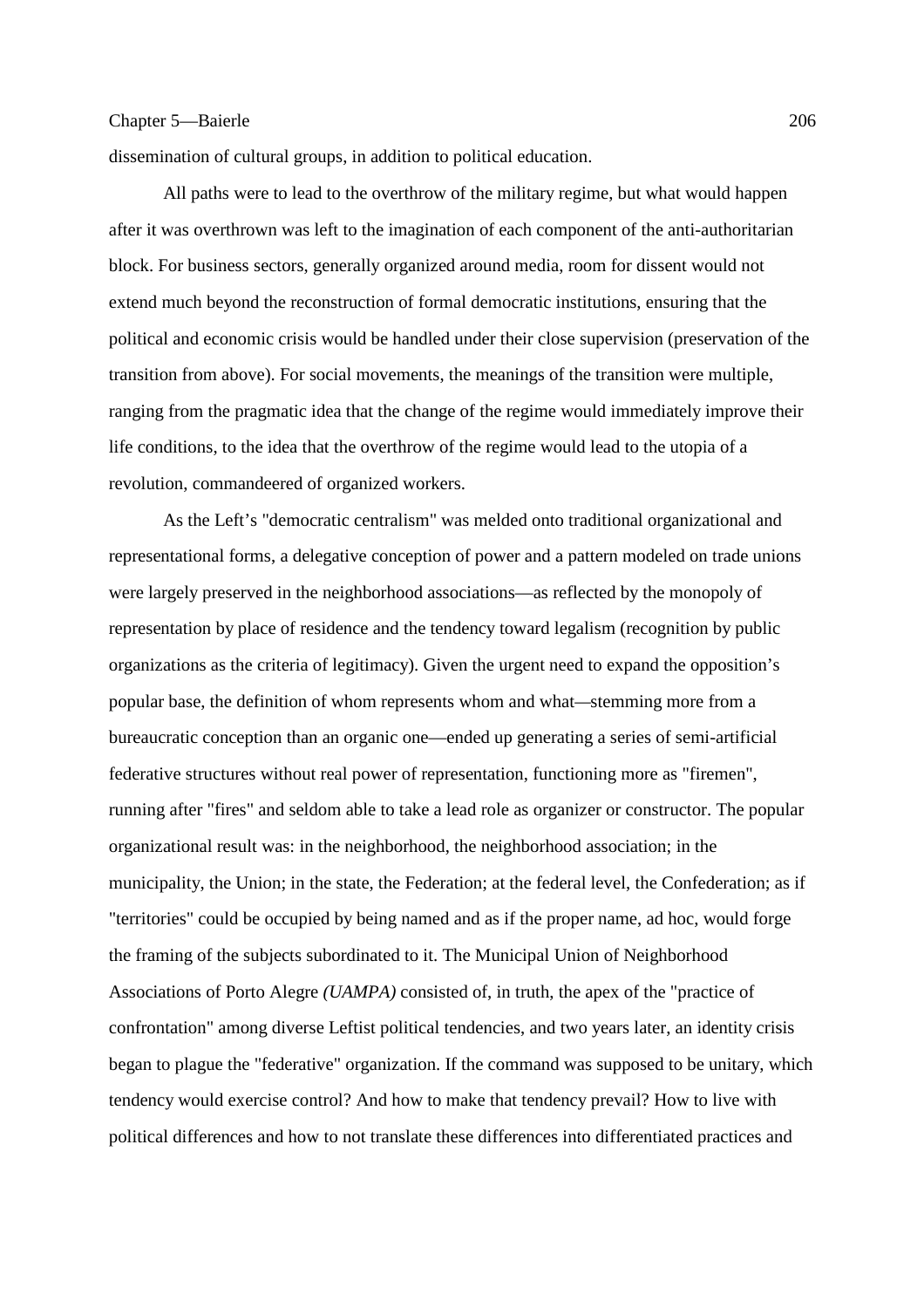# institutions?

With the end of the military regime (post-'85), the ties which sustained the antiauthoritarian bloc were dissolved. Often considered a school for Leftist political activists, the urban popular movements were torn apart by the different articulations of forces which had constituted them, finally breaking the enchantment of "common unity" *.* To the extent that opposition parties began to assume positions within the formal political arena, their different proposals for the reconstruction of democratic institutions and for social transformation became more explicit. In Porto Alegre, for example, with the Democratic Labor Party (*Partido Democratico Trabalhista—PDT*) in the mayorship from 1986-1988, a new effort to re-define the populist-workerist organic conception of citizenship was revealed. Certain municipal agencies attempted to constitute themselves as the cupola of popular organizations. The proposal of creating a popular council (always promised and never put into practice) tied to each municipal department, with the participation of representatives from neighborhood associations, collapsed the role of political parties, the State, and social movements into a single role. For example, the PDT administration created "neighborhood inspectors" which were in fact nothing more than neighborhood political brokers (*cabos eleitorais*) for the PDT, who were contracted by the Municipal Department of Urban Maintenance to "represent" neighborhoods vis-a-vis the government, seeking to annul the region's own representative mechanisms.

 At the State and federal levels, the Party of the Brazilian Democratic Movement (*Partido do Movimento Democratico Brasileiro—PMDB*) deployed a residual conception of citizenship that fused Social-Democratic and Christian Democratic conceptions. Social services were selectively offered to poor sectors of the population and at the same time their participation was encouraged—but only at the level of policy implementation and not in the formulation of policies nor in the distribution of resources. The most explicit example of this was the distribution of milk coupons during the Sarney government. The coupons were almost always allocated in an insufficient quantity to neighborhood organizations which assumed responsibility for directly distributing the coupons to the needy population.

This "school of hard knocks" (*"educação pela pedra*") experienced by the urban popular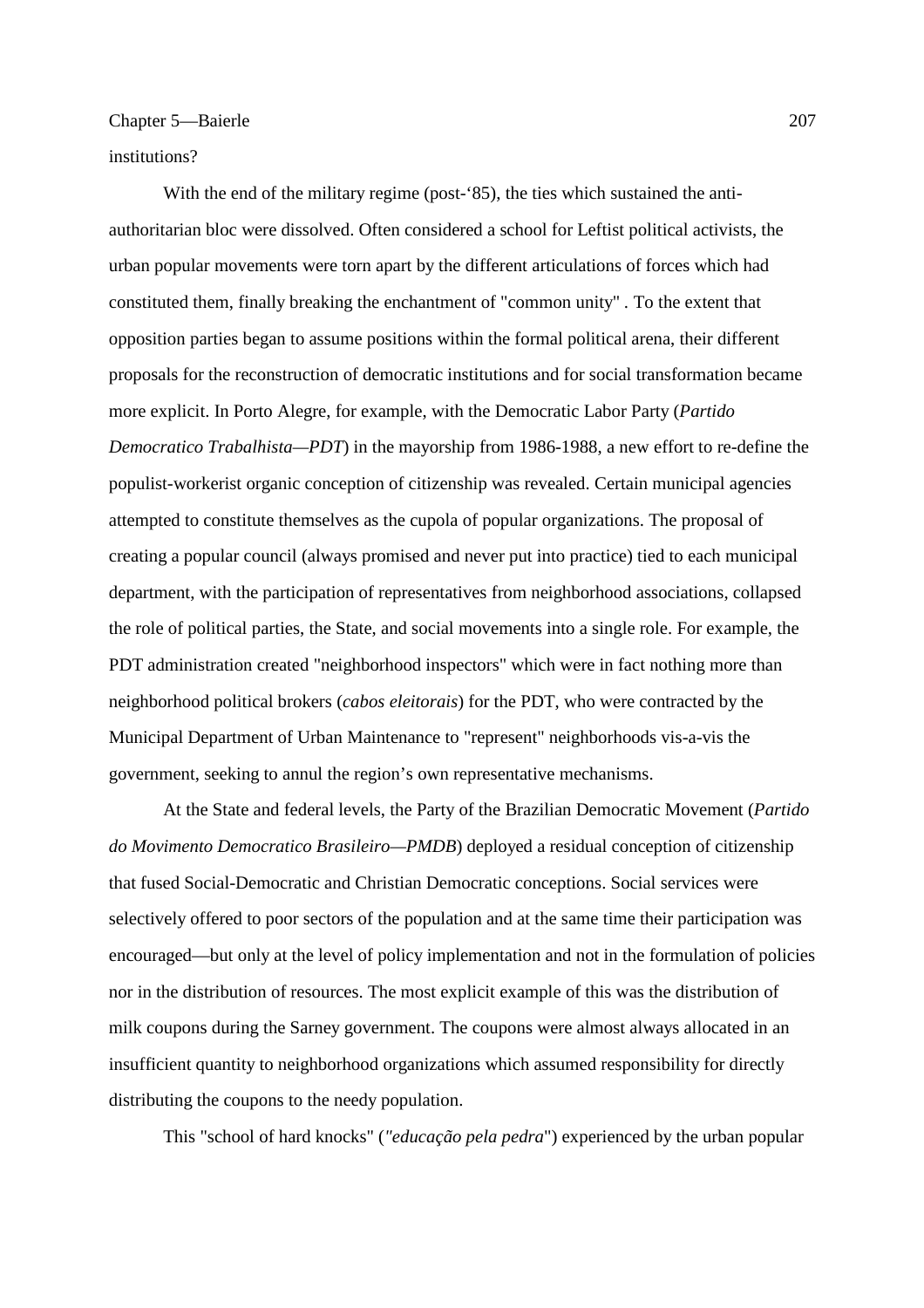movements translated, on one hand, into a growth of pessimism and pragmatism with regards to their relationship with the State, but on the other hand, opened up space for the strategic reconstruction of urban struggles. This reconstruction entailed the development of innovative practices—such as participation in national, state, and local constitution-drafting processes—as well as through a redefinition of the advisory role of NGOs, the eschewal of a unitary conception of "the movement", and the expansion of the banner for urban reform. From this new emphasis on the instruments of urbanistic intervention, an emphasis on democratic administration evolved, breaking with the statist and technocratic conception of planning. This emphasis entails the acknowledgment that no single vision of the future can prevail in a city produced by a multiplicity of subjects with differentiated interests. "Because of this, Planning should be more than a model of the "good city"; it should be an institutional space in which movements of transformation can be interpreted by society." (Rolnik 1990, 18).

 The administrations of the Popular Front (1989-1996) in Porto Alegre were in principle oriented toward popular participation; the idea to govern in partnership with the popular councils (understood as autonomous instances of articulation of diverse popular movements by city region) initially expressed a conflict between the soviet model and populist appeal, between the conceptions of "a government of the workers" versus "a government for all of the city", which was in part resolved by the following formula: govern with the workers, but for all of the city (Harnecker 1993).

 A product of multiple subjects, the Participatory Budget Process (*Orçamento Participativo—hereafter, OP*) was constructed in a permanent tension between the municipal government's degree of openness to civil society's projects and the degree of society's institutional learning, especially among the urban popular movements. This does not mean that some optimum balance can be reached, but rather it implies a game whose permanence and quality always depend on the will of both sides to continue playing*.* 

 The OP process began in 1989 as an immense participatory research project, involving the municipal administration and organized communities in the sweeping collection of popular demands and priorities. The first difficulty encountered was the representational structure of the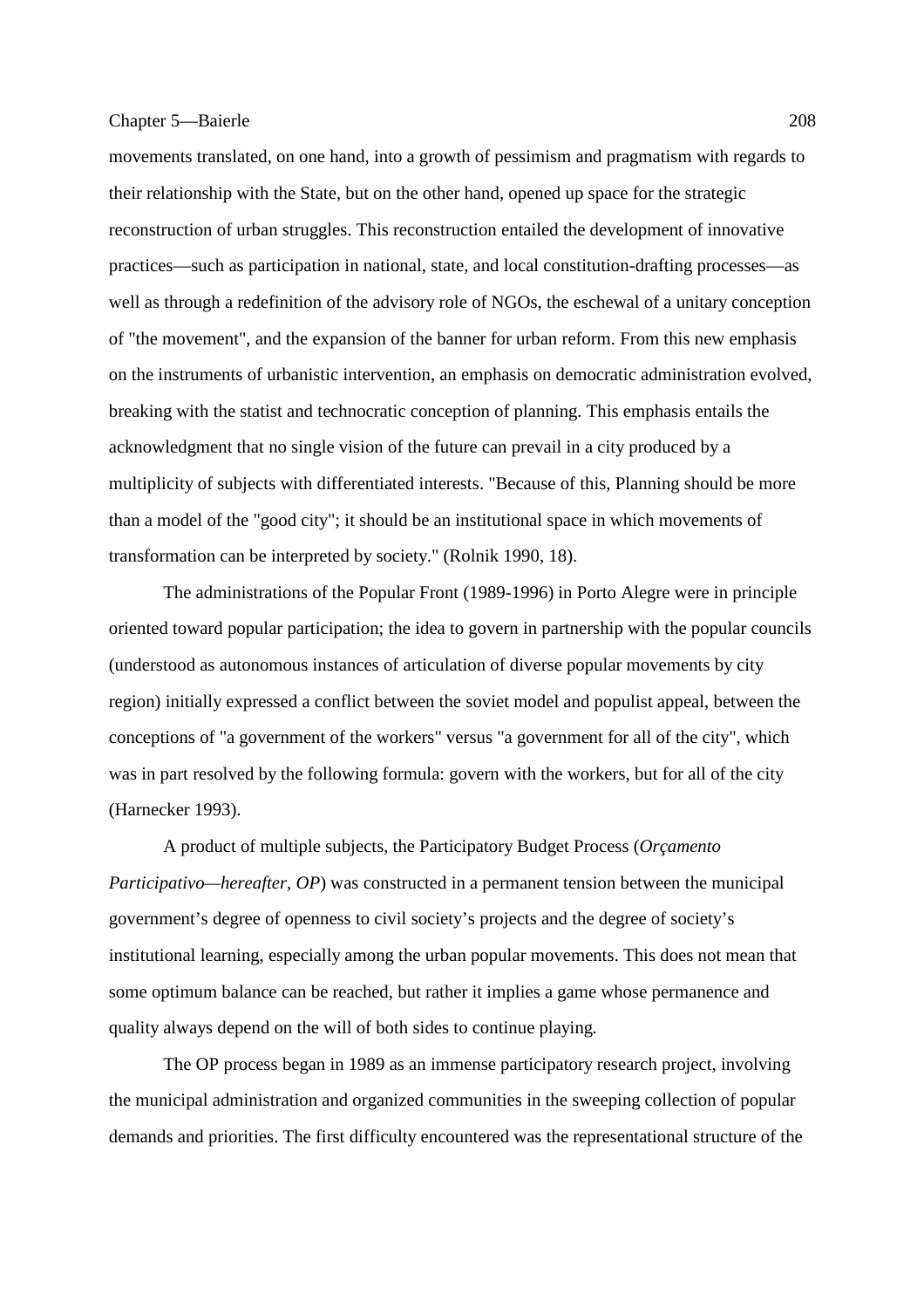urban popular movements. The General Plan of the city divides it into only four zones, and these zones do not coincide with the divisions in the organizational structure of the urban popular movements. Therefore, it was necessary to augment the number of regions to reach the current sixteen regions, some of which are now also subdivided into micro-regions. This new organizational structure of the city implied a radical redefinition of representation of the community leaders. Forced by successive authoritarian and / or populist governments to conform to the definitions of official acknowledgment and political clientelism, community organizations succeeded in obtaining a space of legitimacy no longer dependent on the strength of their connection to the state apparatus, but based on their effective capacity to mobilize and persuade. It was no longer enough to be president of a neighborhood association; it was necessary to debate proposals in plenary session assemblies open to participation by the most varied types of organizations and by individual citizens.

 The second problem encountered was one of method; although the OP was oriented toward determining priorities by region, the process generated a volume of demands far greater than the municipal administration could meet—either financially or operationally. Under political pressure, the government was forced to carry out fiscal reforms in order to increase revenues and reduce its debt to a level of less than ten percent of the annual budget. This reform liberated funds for new investments. Concomitantly, to ensure that the investment decisions be made via the Council of Participatory Budgeting (*Conselho do Orçamento Participativo—COP*), the government—through the creation of the Planning Cabinet (*Gabinete de Planejamento— GAPLAN*) and the Coordination of Communitarian Relations (*Coordenação de Relações Comunitárias—CRC*)—tied the execution of planning and investment decisions directly to the mayor's office. This strategy partially breaks with the traditional stardom of municipal department heads (S*ecretários*) and the formation of clientelist fiefdoms centered in those departments. The COP—currently comprised of 46 members (two from each region, two from each of the five thematic plenary sessions, one from the Municipal Union of Neighborhood Associations of Porto Alegre (*UAMPA*), one civil service employee and only two from the government who do not have the right to vote)—established a systematic criteria for establishing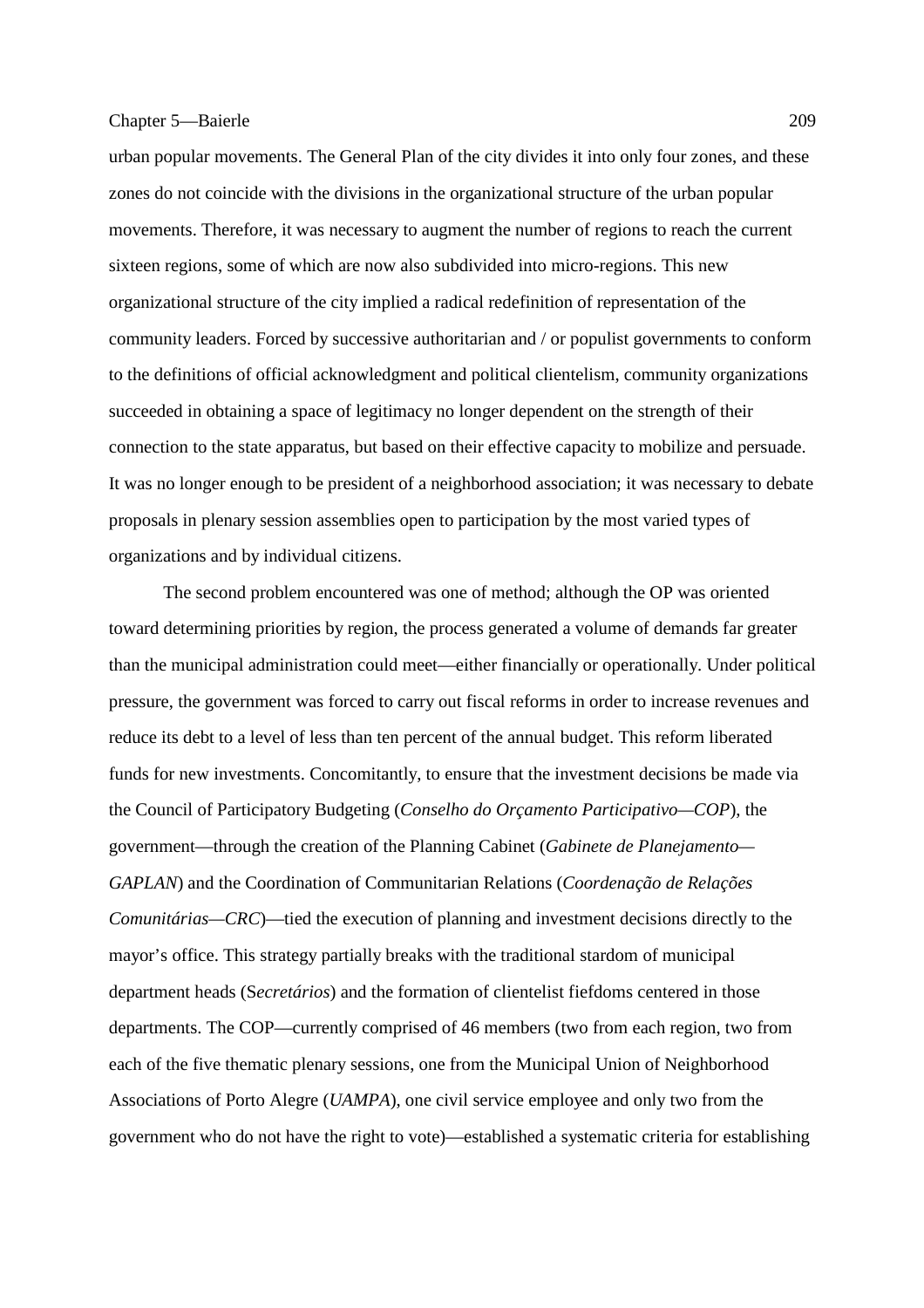budgetary priorities such as: the level of poverty of the regions, the number of people who would benefit from a particular budgetary allocation, the level of participation in a regional assembly, and so on.

 These systematic criteria enable participants to accompany and discuss even the calculations by which particular resources are allocated to meet specific demands. For example, as illustrated in the table below, the COP can verify, for the year 1995, the distance in meters of asphalt that is due to each of the City's regions.

# [Table 5.1 near here]

After 1994, with the goal of involving people and organizations tied to other movements (such as cultural, trade union, women, black and other movements), Thematic Plenary Sessions were created (such as Transportation; Health and Social Assistance; Education; Culture and Recreation; Economic Development and Taxation; and Organization of the City and Urban Development).

 Although the OP has become a central axis of grassroots popular participation in Porto Alegre, there is an inter-relation between its dynamic and the whole fabric of other open spaces for direct and indirect participation in the sphere of municipal public power. To contemplate the future of the city, for example, the "Constituent City" (*"Cidade Constituinte*") was created in 1993—an assembly with annual publications which articulates the most diverse social sectors with the aim of collectively establishing future directives for city planning. Some of these directives are being incorporated in the reformulation of the General Plan (including participatory planning with respect for popular territorialities; decentralization, including urbanistic administration; the struggle against real estate speculation and spatial segregation, with an incentive to construct popular housing; the articulation of the city as a technological pole). This effort to think of the city as a whole has as its foundation participation of citizens, based on sectoral councils which were institutionalized in the early 1990s. Examples of the sectoral councils include the Councils on Education; Health; Housing and Access to Land;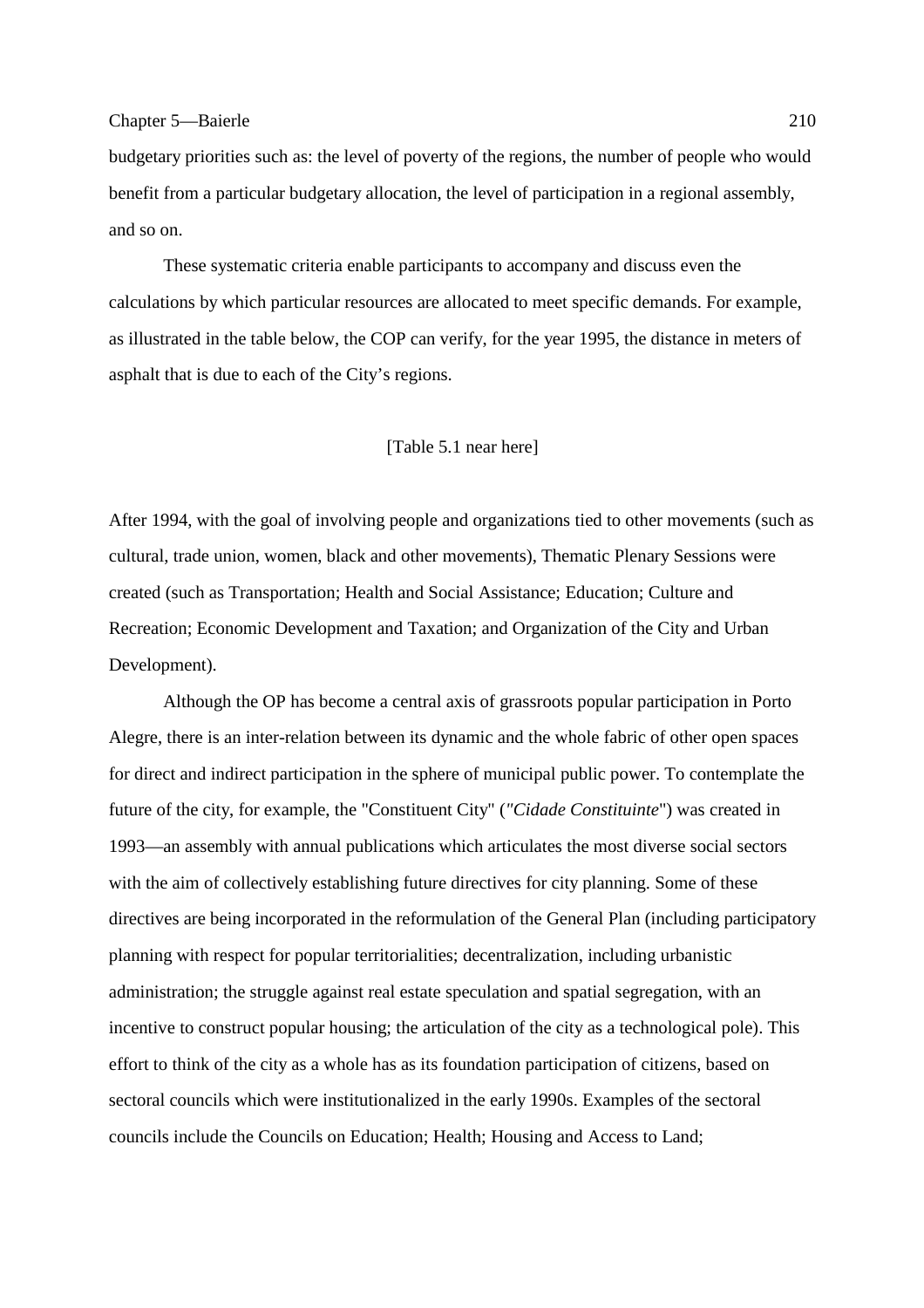Transportation; Children and Adolescents; and, Women among others. These sectoral councils facilitate a decentralized approach to the administration of specific public policies. Councils for the Protection of Children and Adolescents—in which the Council members are chosen by direct vote of the population and are responsible for proposing policy alternatives for problems involving street children and situations of violence against children, have also been established in the city's regions. Similarly, in partnership with the courts, a grassroots paralegal program has been created by a Feminist NGO (*Themes*)—in collaboration with municipal authorities—to train poor and working class women to advise neighborhood women on issues related to women. In the area of health, Local Health Commissions (*Comissões Locais de Saúde*) have been set up, involving the direct participation of beneficiaries and health professionals. School Councils (*Conselhos Escolares*) involve the participation of students, parents, teachers and state employees and are involved in selecting school administrators and setting local educational priorities.

 Although dynamic and ever changing, the structure of the OP has an annual cycle constituted by four basic movements: two rounds of regional and thematic plenary sessions promoted by the municipal administration in conjunction with delegates and council members; the elaboration of the actual budget, and its approval by the City Council.

 In the first round, the previous year's Investment Plan is subjected to citizen scrutiny in a public rendering of accounts. What was and was not accomplished is evaluated, and the principal problems in the fulfillment of the agreed-upon timeline are identified. This evaluation is the culmination of a whole series of previous discussions in the citizen forums described above convocated by regional and thematic OP representatives and by interested citizens, to monitor a given public work or service. In these forums, government employees responsible for the works or services in question are obliged to clarify or re-examine specific projects in that area.

 Still in this first round, regional and thematic delegates are chosen—in accordance with the number of participants present, respecting criteria of proportionality, which are in turn rediscussed each year. This permanent discussion of criteria has the objective of avoiding, as much as possible, the occurrence of "stacking" (*"inchaços"*)—that is of bringing people to the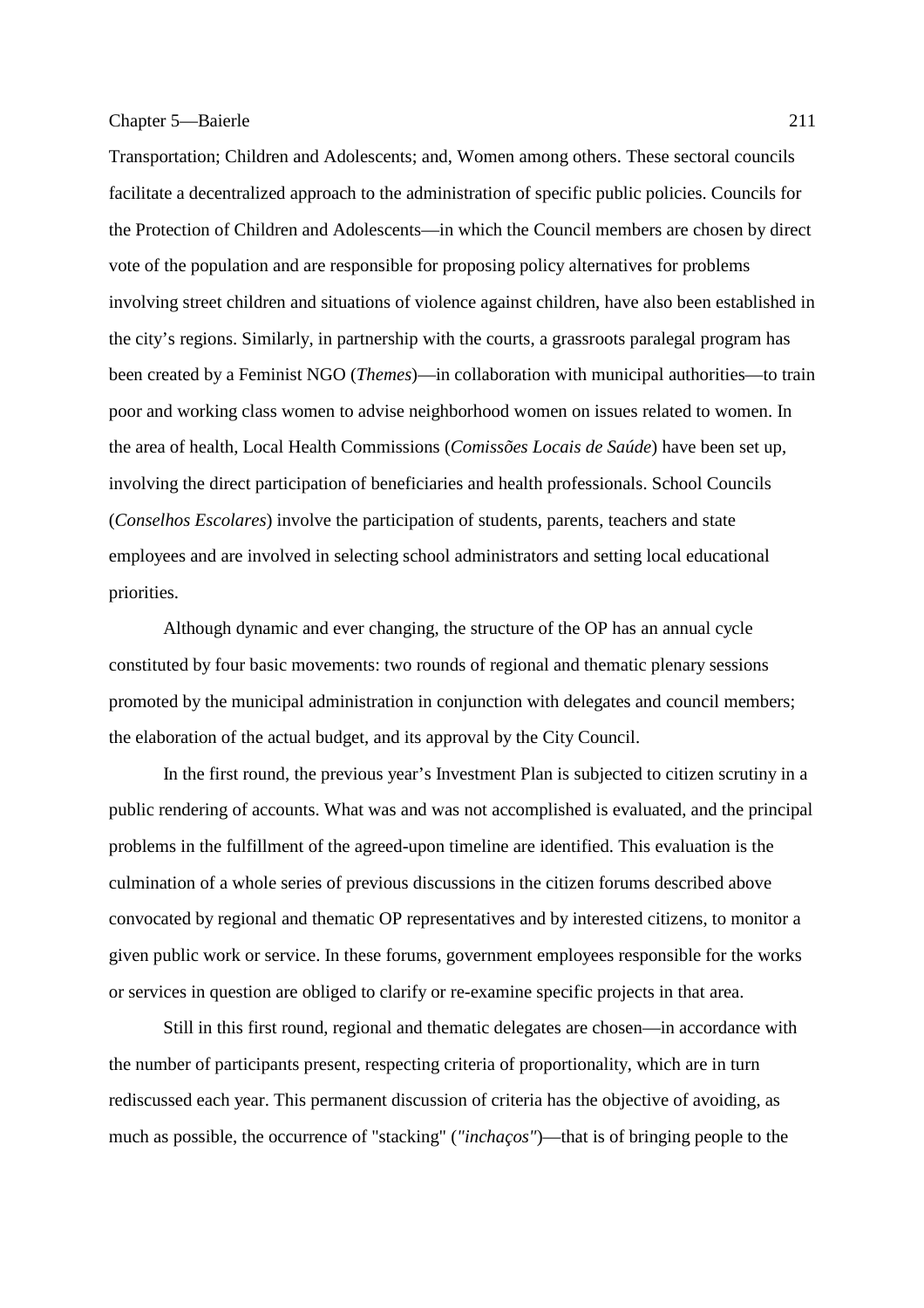meetings simply to vote with "so-and-so" (*"fulano"*) and not to effectively participate in the debates. It is in these intermediate plenary sessions that organized segments of the population identify and define their most pressing needs and select the demands and themes to be prioritized in the municipal budget (such as pavement, sanitation, land regularization, housing, education, health, public transit, culture, etc.).

 In the second round of the OP, participants of each plenary session deliver their budgetary priorities to the government and choose council members for the COP. After this definition, Regional and Thematic Forums of Delegates of Participatory Budgeting (*FROPS*) are also formed.

 The elected Council members are charged with proposing, monitoring and making decisions about all subjects related to the municipal budget—from discussions about revenue and spending, the long-range plan, the Law of Budgetary Directives (*L*e*i de Diretrizes Orcamentárias*), to the execution of the budget. The COP is coordinated by a commission made up of two representative from the government in the Council and two representatives of popular council members, elected among their peers. Beyond this commission, there is also a tripartitecommission made up of six members (two from the government, two from COP, and two public servants), which deliberates about the contracting of municipal employees. In the COP, council members cannot be re-elected for more than two consecutive years. Also, counselors are not remunerated for their activities.

 The regional and thematic delegates, in turn, demand responsiveness from COP council members, disseminate discussions about investments underway in their particular area of thematic interest, and also have the power to eventually dismiss a council member from plenary sessions if he or she is found to be disregarding the decisions of the Regional and Thematic Forum of Delegates of Participatory Budgeting (*FROP*).

 The third step of the cycle consists of the production of the Budget itself. In this phase, all of the municipal secretaries and government agencies which have previously met with the COP are involved in discussing the policies pursued by their sectors, the public works and services proposed, and specifying the cost as well as technical and juridical viability of particular policies.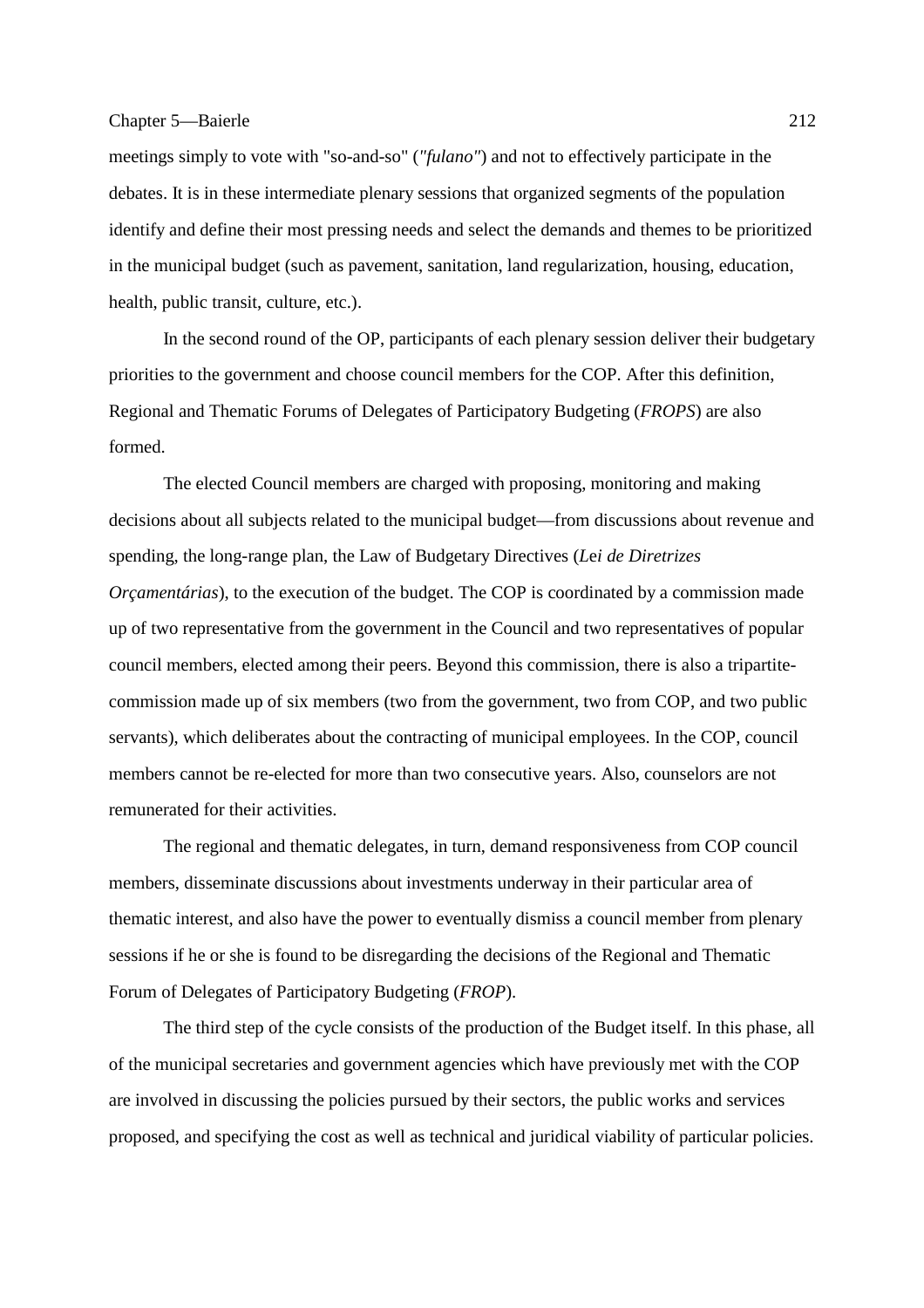These debates also have repercussion in the FROPs, which are thereby able to better prioritize their demands. On the basis of COP and FROP inputs, the government creates a detailed draft budget proposal and submits it to COP for evaluation before drawing up the final version. Although there has been no instance when a COP decision was not respected by the government, the mayor, according to the COP's internal guidelines, has final veto power. Because the mayor depends on the support of COP in seeking the City Council's approval for the budget, there is an in-built incentive for the mayor to reach consensus with the COP.

 After COP approval, the municipal budget is sent to the City Council for a vote. Although this moment is always one of tension—as many Council members have their own projects which they wish to see deliberated—the pressure from delegates and council members of OP is very strong, which generally results in almost the entire budget proposal being approved. COP members have begun to use cameras and recorders to register the opinions of the city council members, threatening to reproduce their content in the working class neighborhoods (*vilas populares*). Although this tension can be read in different ways, it is not exactly a zero sum game, but is more of a dispute between blocks of forces which are articulated from inside and outside the legislative arena.

 No longer able to function as privileged dispatchers, many city council members are perplexed with the OP process. In 1996, for example, some of the city council members attempted to amend the COP bylaws*.* Although popular participation in the elaboration of the municipal budget was made into law in 1990, considerable polemics continue regarding the advantages and disadvantages of regulating the COP's functioning. For some city council members, only a percentage of resources (50%) should be decided by the OP process. For others, the COP should only be assigned decision making power over investments in the peripheral poor neighborhoods, while the City Council would decide on questions of more 'global' interest to the city as a whole. In fact, city council members retain the prerogative in approving the budget. Still, some opposition Council members feel constrained by the power and participation of organized segments of the population.

The experience of the Popular Front government has triggered a fundamental learning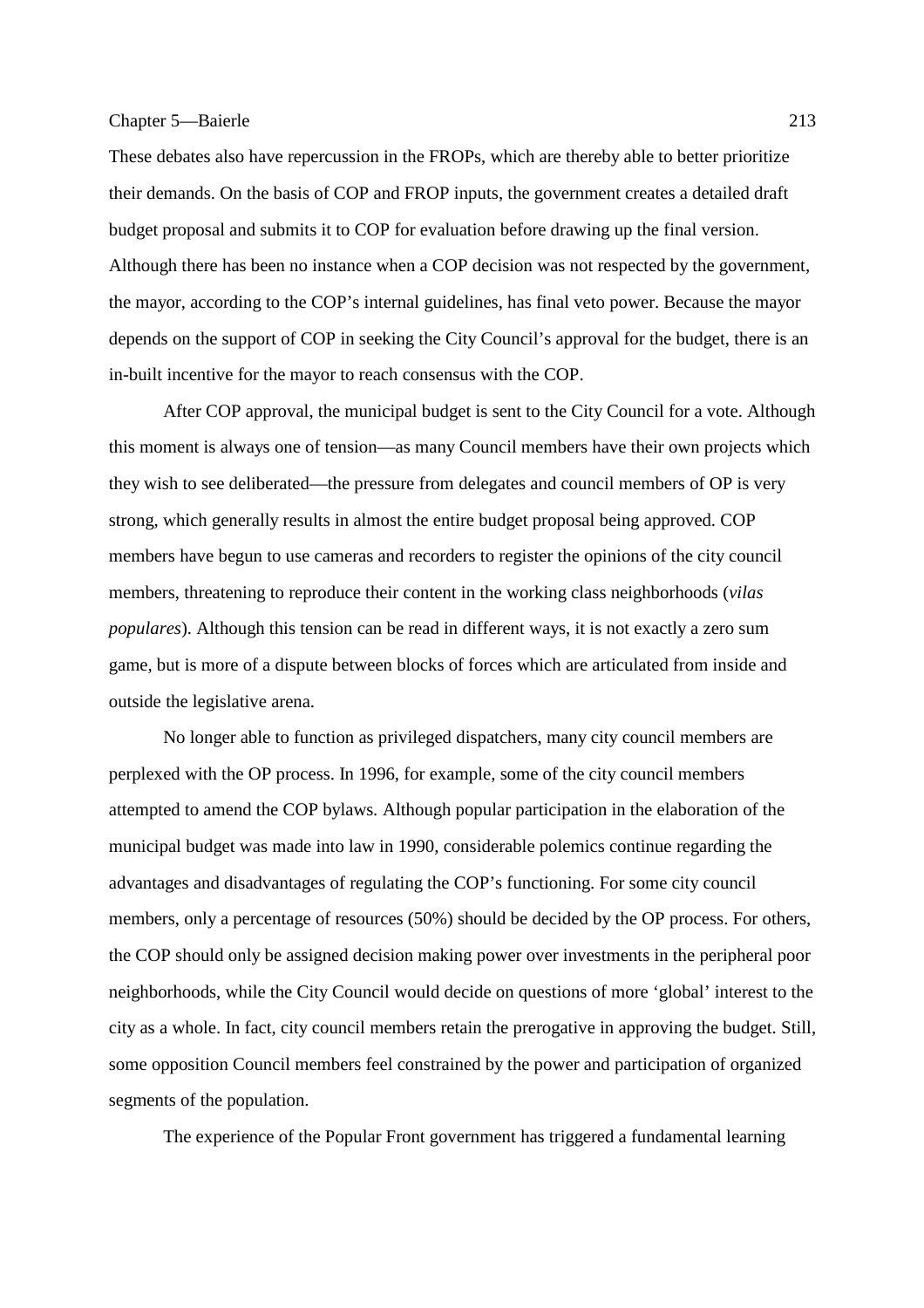process. This learning occurred not because the State imposed a particular vision of democratic participation on society. Rather, learning was possible because the State opened up the public space in which organized popular sectors could appropriate local policy-making, revealing that process of appropriation to be one enacted by multiple (rather than unitary) subjects constituted by a wide array of social and political forces. The municipal government no doubt played an active role in constituting this multiple subject, but the government's actions were themselves shaped by the popular sectors' autonomously constructed "interests", now articulated in their own spaces of civic action.

 The type of "social contract" established by the OP (Pozzobon 1996)—with its roots in the political culture of the citizens of Porto Alegre (it is estimated that more than one hundred thousand people are directly or indirectly affected by the OP process, although only ten thousand people involve themselves in the plenary sessions annually),—has begun to transform itself into a "public, non-state sphere of control," wherein public power (the State) establishes a space of coadministration, debating its proposals for the city with organized sectors of the population. This concept serves as an important instrument for analysis, on one side, of neoliberal proposals to shrink the state apparatus, and on the other, of the statist tradition of historical socialist experiences. This "non-state" public sphere has to do with the respect for a collectively constructed will, with the reconstruction of the State, as the basic pact of domination on grounds clearly distinct from the authoritarian tradition which has marked the presence of the State in Brazilian society. Even the Congress, for example, did not emerge in Brazil as an effectively public space, open to societal participation. To the contrary, its configuration as a type of club of notables only very recently has begun to be transformed. The OP process begins to approximate a more genuinely democratic conception of the public sphere. Although constituted as a sphere of municipal public control, or that is, still limited by boundaries of municipal public actions, the OP enables the emergence of popular sectors as active subjects of citizenship, as producers of opinions and public decisions.

 The success of this experience and its rapid transformation as an international reference, implies however, important strategic challenges for the urban popular movements. In truth, today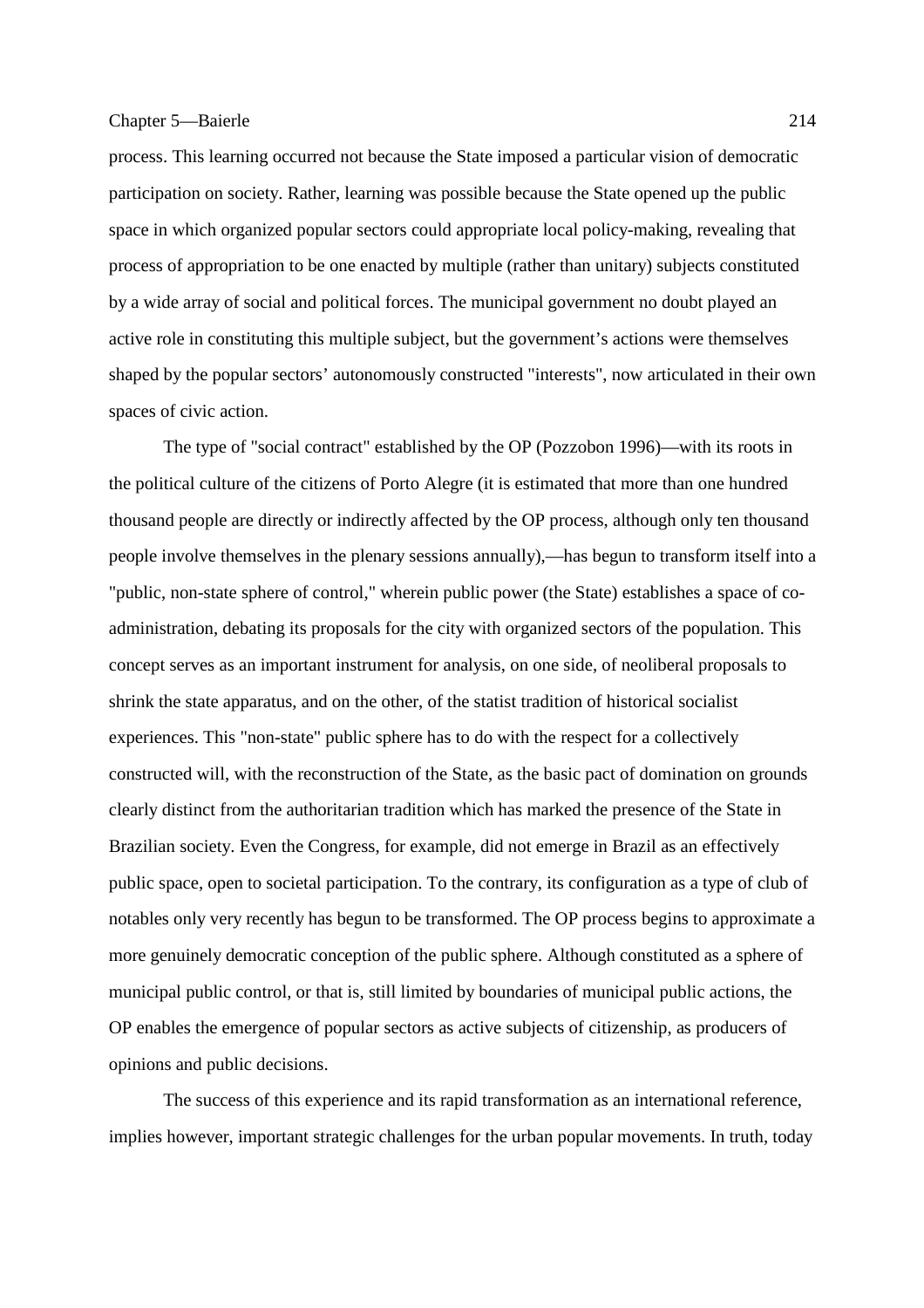urban popular movements in Porto Alegre remain contradictory. Although urban popular movements are now structured in a network of organizations and people, with the power to intervene in multiple spaces of municipal government, they have difficulty in moving or articulating their demands beyond the guidelines and parameters of this governmental sphere.

 For example, with the realization of OP plenary sessions in the regions, the space of the OP began, in a certain sense, to be confused with the actions and efforts of neighborhood-based Popular Councils. What is the difference between a meeting of FROP and a Popular Council, when the leaders present are often one and the same? The Popular Council meets autonomously, while a CROP (Regional Coordinator of Participatory Budgeting), an employee of the municipal administration charged with organizing the relationship of each plenary session with diverse governmental sectors, is always present in the FROP plenaries. In many regions, one no longer speaks about Popular Councils, and these differences are diluted. Thus, in some regions, the construction of popular interests has begun to occur mostly in the spaces of co-administration, in the public sphere of control of the municipal budget. This does not mean that popular subjects have lost their autonomous critical perspective, as evidenced by the militant tone of demands articulated in regional plenaries of the OP, wherein CROP takes on a subordinate role to the collective. Yet the absence of differentiation certainly represents a problem for the urban popular movements' organizational autonomy. On the one hand the questions debated tend to concentrate almost exclusively on the actions of the municipal administration. On the other, because the development of this new political culture, implied in the democratic structure of the OP, has not been consolidated strategically, it has not been translated into practices that would more effectively and systematically confront the many existing tensions within and among popular movements. There is a certain consensus among the leaders of the sixteen regions of the city on the limits of Union of Neighborhood Associations of Porto Alegre (UAMPA) to fulfill this articulatory role, but other alternatives have yet to emerge.

 Furthermore, with the increasingly complex structure of representation of the OP, there are difficulties emerging in the relationship between the multiple spaces for participation that today are involved in the OP process. The greatest difficulty today is how to get the COP and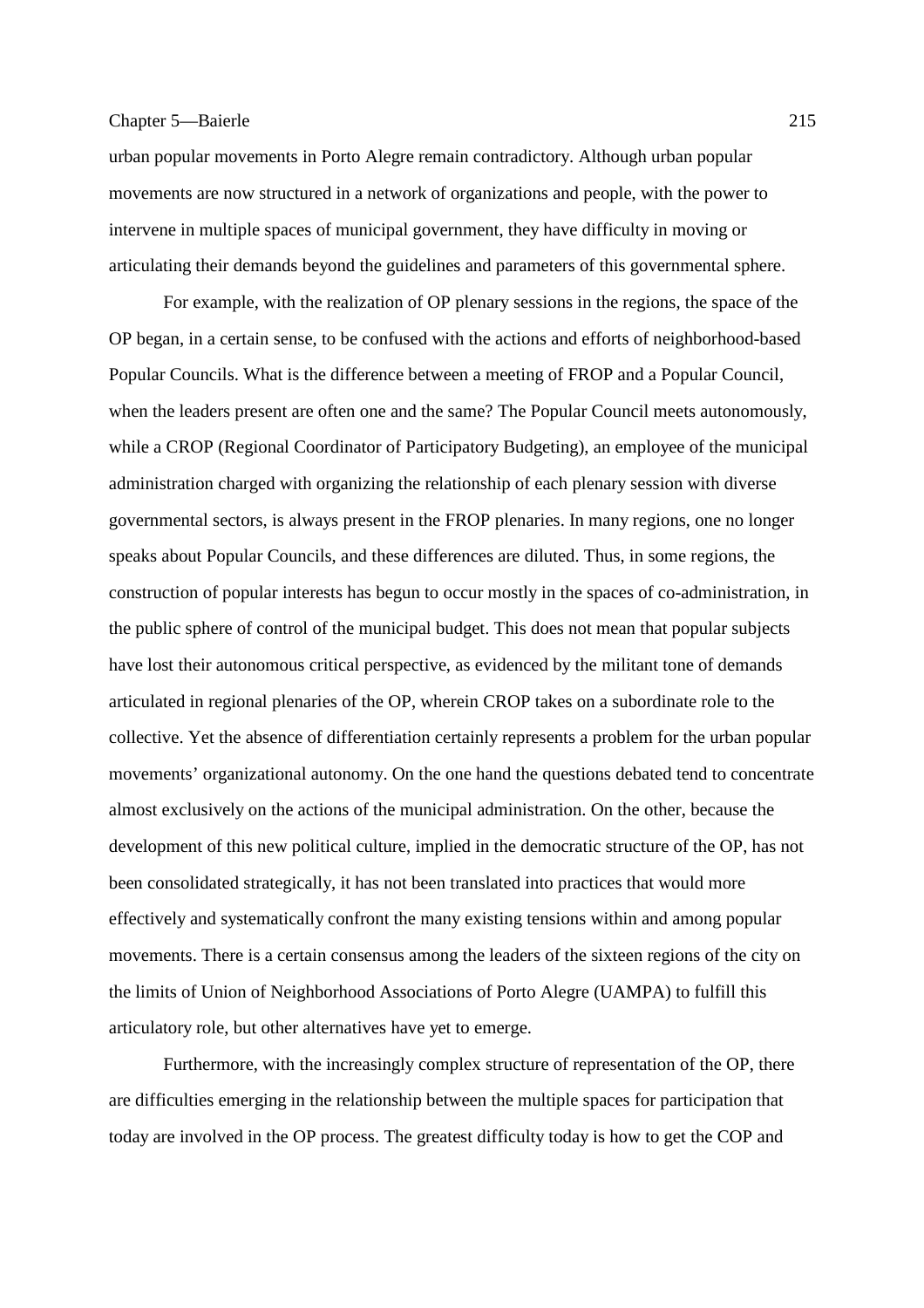FROPs to more effectively address questions of more global interest, such as the reform of the General Plan of the city. The demands of council members' local constituencies continue to focus on localized region-specific interests. This situation enhances the relative autonomy of the council members, when they have to vote more global policy questions. Individual autonomy can promote a learning process but always runs the risk of not adequately translating the interests of their constituencies.

 Here resides another conundrum to be considered. The fact that a channel of participation is opened does not eliminate, in itself, the social division of labor or the unequal appropriation of strategic information. In a context in which the government sector can withhold prime information, even a council member may feel uncomfortable voting on certain proposals, but it is difficult to refuse to vote if he/she does not have conditions to construct a consistent argument which supports his/her position. As council members only meet in the official spaces of the COP, and have little contact with one another in other spaces of negotiation, or even in seminars, educational events or parallel debates, their positions on 'global' planning issues tend to be all the more fragile the further a particular policy in dispute is removed from the specific demands of their regional or thematic plenary sessions.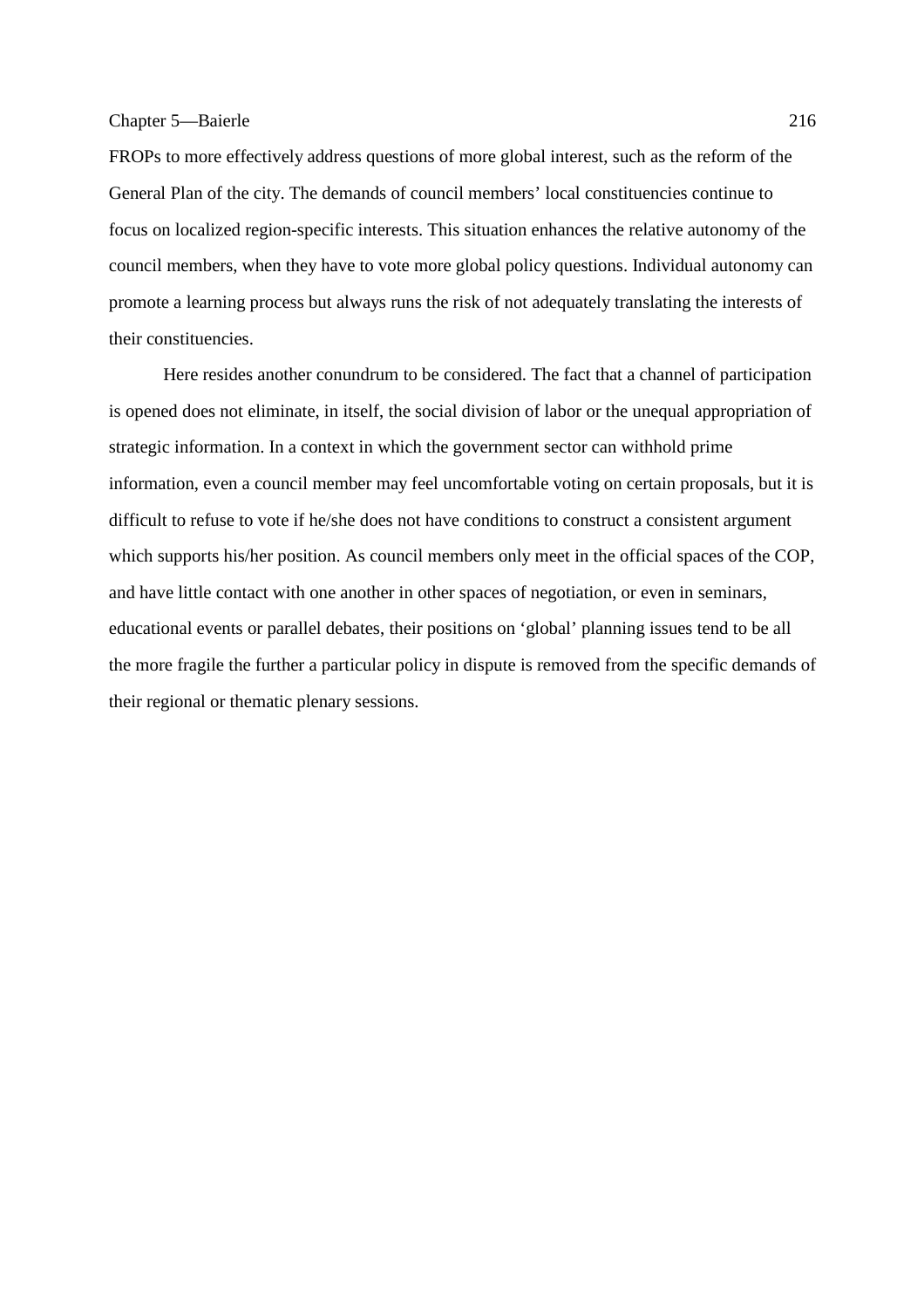# IV. Social Movements and the Emergence of a New Ethical-Political Principle

 Despite the embryonic character and the unequal distribution of experience in the sphere of urban popular movements in Porto Alegre, and over and above this *gap* in strategic information, the experience of the OP points to the emergence of a new ethical-political principle. What is fundamental is the emergence of a new type of citizen, a new relationship between the public and the private, which is constructed as a countercurrent to the capitalist modernization of Brazil: deprivation, massification, exclusion, and privatization of social life and the public sphere. The rupture from State tutelage and the remaking of processes of representation and construction of interests express a demystification of politics and a qualification of democracy. Citizenship ceases to be looked at by the State only in terms of public works and services, because more than responses are at play here. What is at stake is a redefinition of politics itself, and the institutions that formulate "responses." More than "taking power", what these new citizens question, radically, is the mode in which power is exercised.

 It is imperative to critically consider the alleged incapacity of the urban popular movements to think more 'globally,' to move beyond fragmentary, particularistic, localized or parochial conceptions of the city. Although empirically relevant, we must also understand that the capacity to view the public interest more globally entails a learning process. It is part of the history of the dominant classes, but it is a novelty for the subaltern classes. In Porto Alegre, through the OP, an important change is occurring in this regard. If in the first years of the OP, the principal problems addressed cantered on regional demands and criteria, and more recently, with thematic discussions, key questions such as land regularization, changes in the General Plan, and the construction of economic alternatives have begun to be debated. Furthermore, in the FROPs as well as COP, proposals directed at other governmental levels (federal and state) are also now emerging such as proposals of ballot initiatives in approving state and federal budgets, with the goal of expanding the available resources for health and education in the city.

 In sum, we are not speaking here of an abstract citizenship, ruled by moral imperatives. The ethic which develops, understood as a radical democratic rationality, is the fruit of political learning over very concrete policy issues. The people do not meet only because they like to be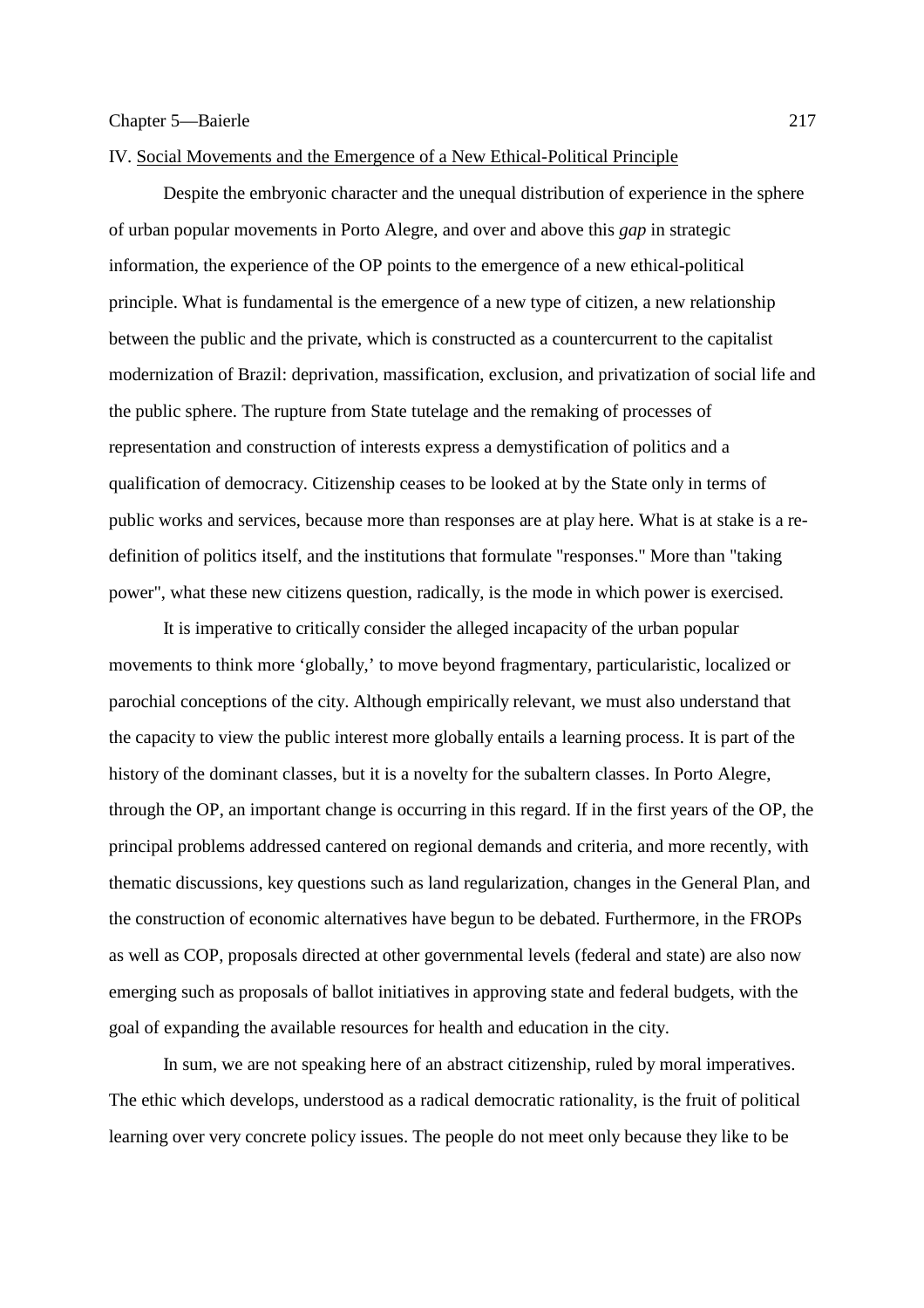together, in a gesture of Christian solidarity, although this is in itself valid. They meet because they need to, because they have needs and it is in discussing their needs that they construct collective interests, discover causes and consequences, learn to speak, to listen, to plan. Their actions produce concrete changes which improve their lives. The collective consciousness of knowing how to be the author of transformation in their streets, in their neighborhoods, and in their city is a fundamental tool through which this new ethical-political principal is forged, structuring a social and rationally constructed solidarity.

 This is nothing magical nor unprecedented in the contemporary world, much less does this text have the pretension of contributing to a new myth, but experiences such as those of Porto Alegre, in this country, can only emerge at the eve of the turn of the millennium.

 The election and the re-election of the Popular Front (1988; 1992 and 1996) were not "electoral accidents", but an expression of a need for political space by the urban popular movements and other sectors. The Workers' Party, which leads the Popular Front, is itself a type of social movement, endowed with thousands of militants with an active political party life and whom, through the construction of the party, learned to elaborate their internal differences through democratically constructed rules.

 The experience of the OP enables us to begin to deconstruct what we can call the "State paradigm" (exhausting and defeating it)—a paradigm that informed both the technocratic environment which produced capitalist modernization in Brazil before and after the military regimes, as well as many sectors of the Left, who are still welded to the notion that the solution to social questions will only be found in an increase in the regulatory capacity of the State apparatus. The very notion of the State separated from society is in question here, to the extent that the public debate around societal interests impedes the conception, for example, that the economy is a subject-less sphere, or whose subject is totally determined by capitalist logic.

 The conservative project is characterized by an effort to reduce or impede a politicization of traditionally neutralized areas of the social (Offe 1985). If, in the "post-industrialized" countries, the question facing social movements is the politicization of private spheres of life and of economic civil society, in countries like Brazil, these new perspectives of action and collective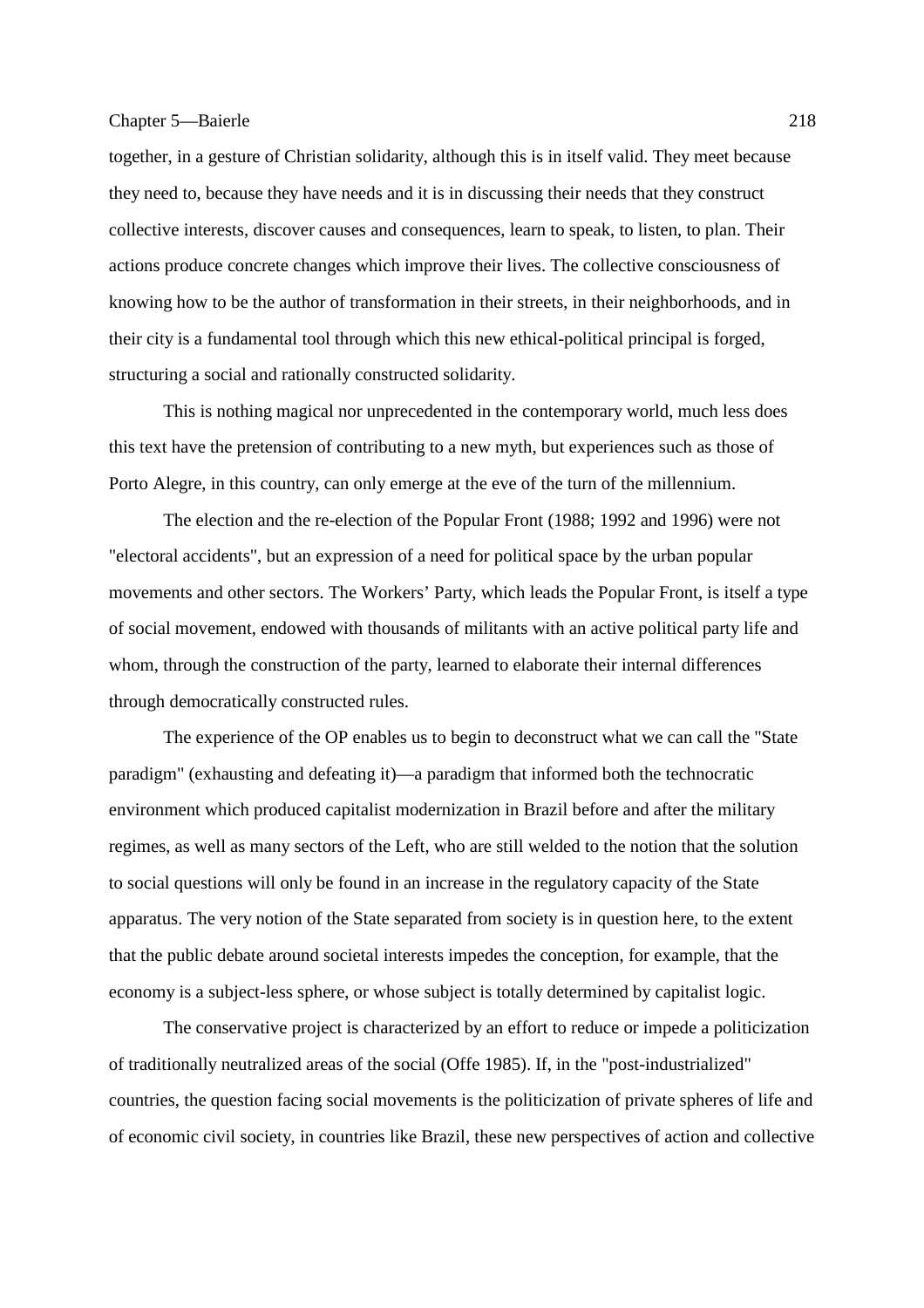identity are founded in the necessity of the political construction of the nation. In this sense, the idea of citizenship acquires a dual significance in the present conjuncture. This dual significance of citizenship includes both the exercise of rights from the State and the self-governance and autonomy of society. Drawing on Touraine (1989), one can perceive that urban popular movements join historical movements with movements which are also increasingly more social; they do not only search for their integration into a given societal project, but to critically interact with this process, developing a foundational practice, identifying allies and enemies from the process of gaining knowledge and consciousness about lived social relations.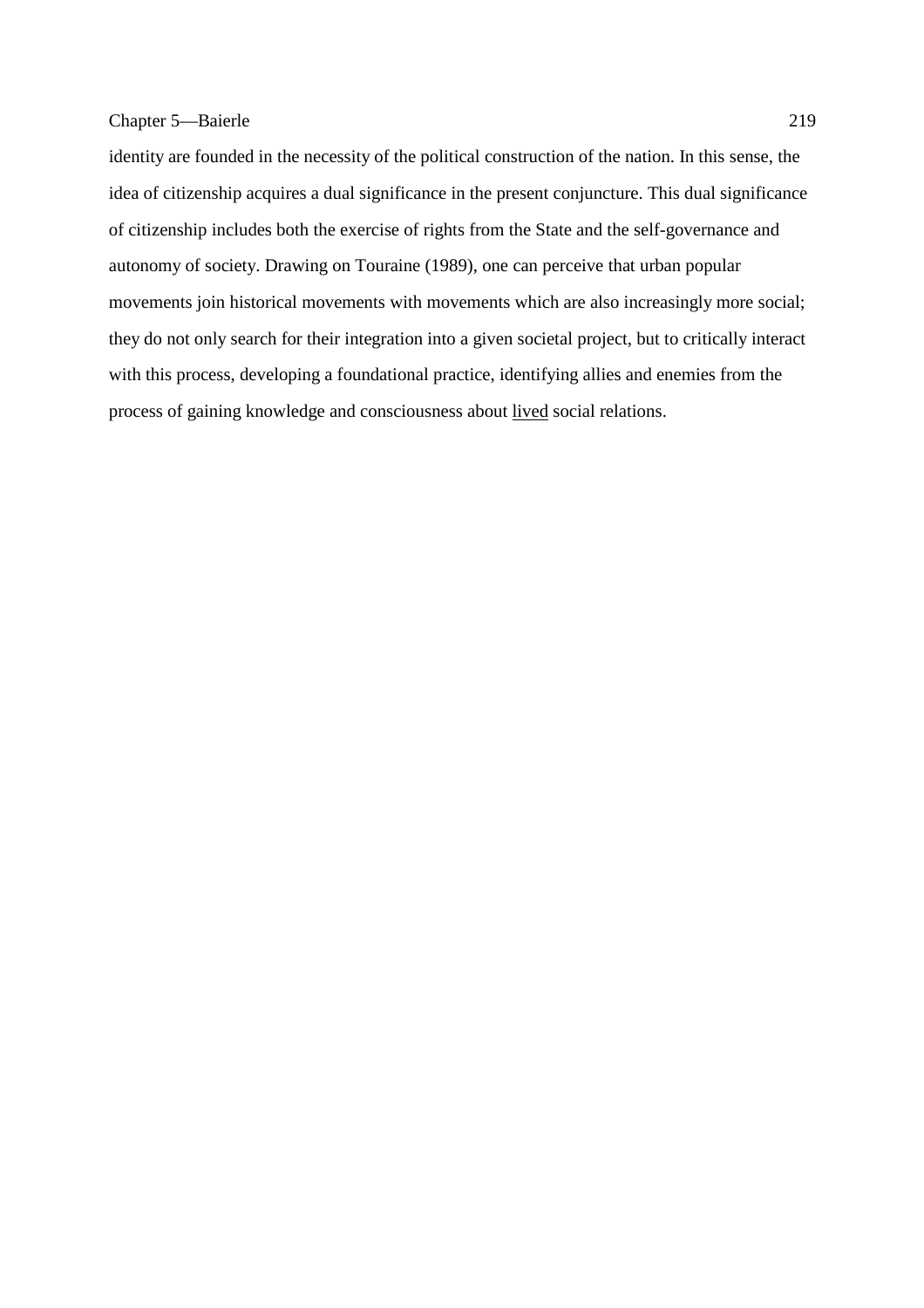#### References

Abreu, Haroldo. 1991. "Movimentos Populares Urbanos." Rio: FASE/(mimeo).

------. 1992. *Movimentos Sociais: Crise e Perspectivas*. Porto Alegre: FASE/CIDADE.

Alvarez, Sonia Elena. 1994. "Reweaving the Fabric of Collective Action: Social

Movements and the Challenges to 'Actually Existing Democracy' in Brazil." Rio: (mimeo).

 Boito Jr., Armando. 1980. "A Ideologia do Populismo Sindical." *Teoria & Política* 2. São Paulo.

Boyer, Robert. 1985. "Accumulation, Regulation et Crise: Quelques Definitions et

Problème de Méthode." Paris: (mimeo).

 Cardoso, Ruth. 1987. "Movimentos Sociais na América Latina." *Revista Brasileira de Ciências Sociais* 1. São Paulo.

Carvalho, José Murilo de. 1989. *Os Bestializados*. São Paulo: Cia. das Letras.

Castagnola, José Luís. 1987. "Problemática y Alternativas de los Nuevos Movimientos

Sociales." *Cadernos del CLAEH* 42. Montevideo.

Castells, Manuel. 1983. *A Questão Urbana*. Rio: Paz e Terra.

 Dagnino, Evelina. 1989. "A Contribuição de Antonio Gramsci para a Teoria da Ideologia." Campinas: UNICAMP(mimeo).

 ------. 1994. "Apresentação." In *Anos 90: Política e Sociedade no Brasil*, ed. E. Dagnino. São Paulo: Brasiliense.

 Draibe, Sonia Miriam. 1988. *O Estado do Welfare Brasileiro*. Campinas: NEPP-UNICAMP.

 Evers, Tilman. 1984. "Identidade, a Face Oculta dos Novos Movimentos Sociais." *Novos Estudos CEBRAP* 4. São Paulo: CEBRAP.

 Fruet, Genoveva Maya. 1991. "Conflict, Continuity and Community Interaction in a City Public Housing Agency, Porto Alegre, Brazil." Master's thesis. Boston, M.I.T.

Genro, Tarso. 1995. "Experiências Democráticas de Participação Popular nas Prefeituras:

Porto Alegre." In *Poder Local, Participação Popular, Construção da Cidadania*, ed. R. Villas-

Bôas and V. Telles. São Paulo: CAJAMAR/ PÓLIS/ FASE/ IBASE.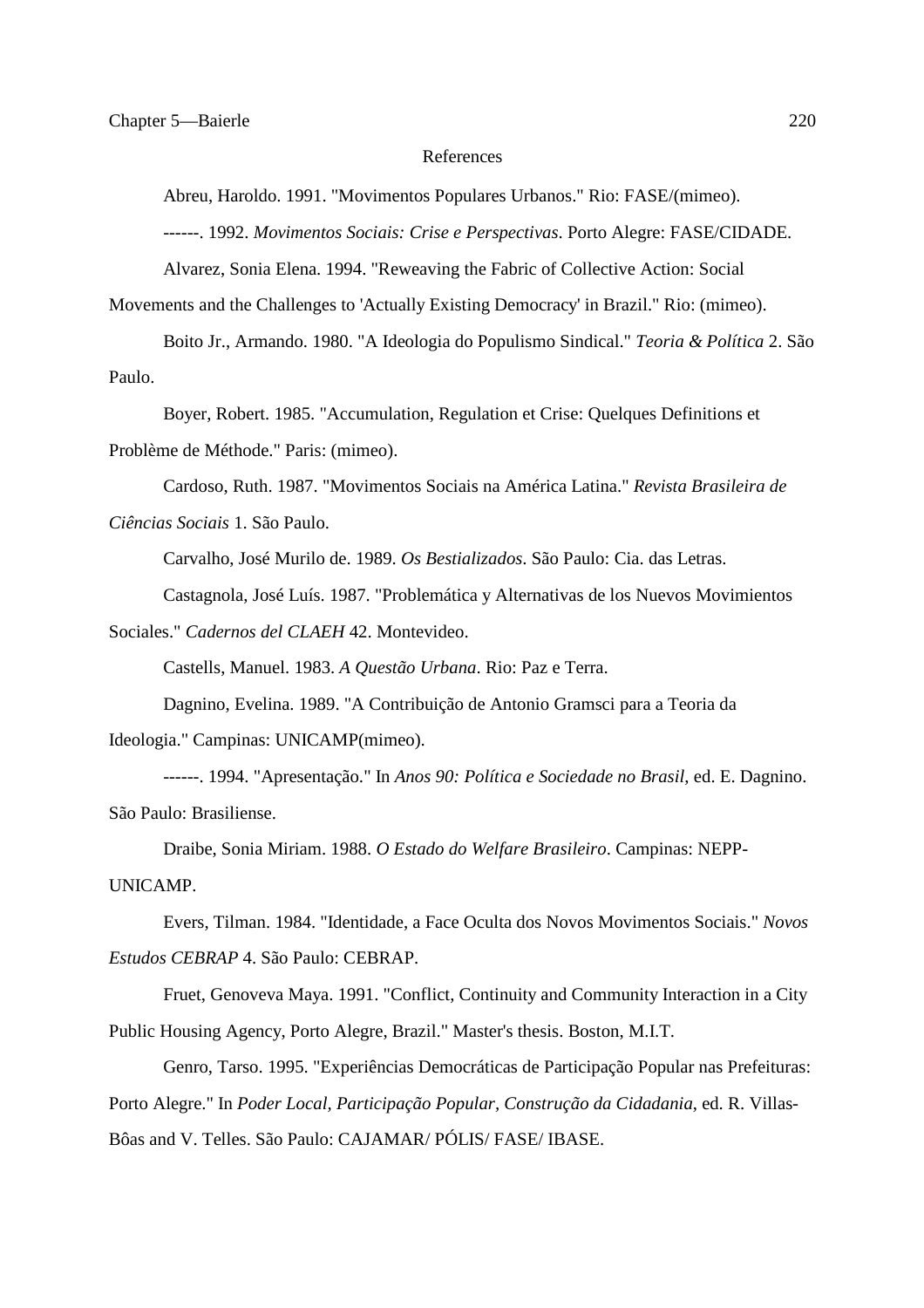Guareschi, Pedrinho. 1980. "Urban Social Movements in Brazilian Squatter Settlements." Master's thesis. Madison: University of Wisconsin.

Harnecker, Marta. 1993. *De Armonia y Conflitos*. Havana: MEPLA.

 Jacobi, Pedro. 1989. "Atores Sociais e Estado." *Espaço e Debates* 26. São Paulo: NERU. Kowarick, Lúcio. 1993. "A Experiência do PT na Prefeitura de São Paulo." *Novos Estudos CEBRAP* 35. São Paulo: CEBRAP.

 Lojkine, Jean. 1981. *O Estado Capitalista e a Questão Urbana*. São Paulo: Martins Fontes.

 Melucci, Alberto. 1986. "Il Conflito come Teatro, dai Personaggi ai Segni." In *Fine della Politica? La Politica tra Decisione e movimenti*, ed. A. Bolaffi and M. Ilardi. Roma: Riuniti.

 O'Donnell, Guillermo. 1982. *1966-1973, El Estado Burocrático-Autoritario: Triunfos, Derrotas y Crises*. Buenos Aires: Belgrano.

 Offe, Claus. 1985. "New Social Movements: Challenging the Boundaries of Institutional Politics." *Social Research* 52(4).

Oliveira, Francisco de. 1991. "Os Protagonistas do Drama: Estado e Sociedade no Brasil."

In *Classes e Movimentos Sociais na América Latina*, ed. S. Laranjeira. São Paulo: HUCITEC.

 Ottmann, Götz. 1995. "Movimentos Sociais Urbanos e Democracia no Brasil." *Novos Estudos CEBRAP* 41. São Paulo: CEBRAP.

Pozzobon, Regina. 1995. "A Cidadania com Igualdade Plena: um Caminho em

Construção na Cidade de Porto Alegre." *De Olho no Orçamento* 2(3). Porto Alegre: CIDADE.

 Reis, Fábio Wanderley. 1990. "Cidadania Democrática, Corporativismo e Política Social no Brasil." In *Década Perdida de Noventa: Prioridades e Perspectivas de Políticas* Públicas (Vol. 4). Brasília: IPEA.

 Ribeiro, Luiz Cesar de Queiroz. 1994. "Reforma Urbana na Cidade da Crise: Balanço Teórico e Desafios." In *Globalização, Fragmentação e Reforma Urbana*, ed. L. Ribeiro. Rio: Civilização Brasileira.

 Rolnik, Raquel. 1990. "Morar, Atuar e Viver." *Teoria e Debate* 9. São Paulo: Partido dos Trabalhadores.